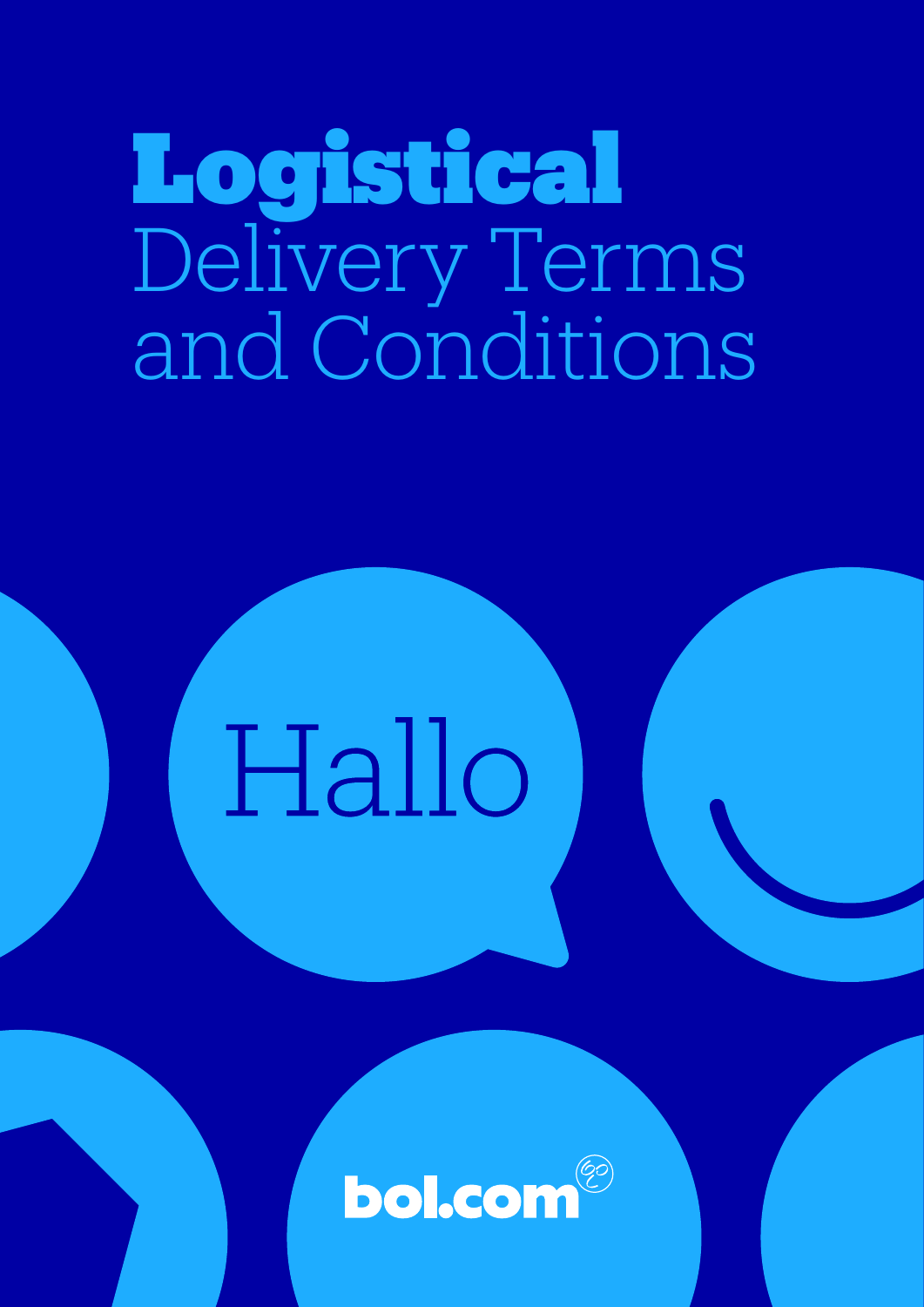# Contents

| 1. |                                              | <b>General</b><br>4                                                               |                 |  |  |  |  |
|----|----------------------------------------------|-----------------------------------------------------------------------------------|-----------------|--|--|--|--|
| 2. | <b>List of Definitions and Abbreviations</b> |                                                                                   |                 |  |  |  |  |
| З. | <b>Labeling and packaging Items</b>          |                                                                                   |                 |  |  |  |  |
|    | 3.1                                          | <b>Labeling Items</b>                                                             |                 |  |  |  |  |
|    |                                              | Selling as a Set/Multipack<br>3.1.1                                               | 10              |  |  |  |  |
|    |                                              | 3.1.2<br>Unit of Sale Consisting of Multiple Packages or Multiple Different Items | 10              |  |  |  |  |
|    |                                              | <b>Serial Number</b><br>3.1.3                                                     | 10 <sup>°</sup> |  |  |  |  |
|    | 3.2                                          | <b>Packaging Items</b>                                                            |                 |  |  |  |  |
|    |                                              | Breakable and fragile Items<br>3.2.1                                              | 11              |  |  |  |  |
|    |                                              | 3.2.2 Clothing, Fabric and Textile                                                | 12              |  |  |  |  |
|    |                                              | 3.2.3 Plush                                                                       | 12              |  |  |  |  |
|    |                                              | 3.2.4 Sharp Objects                                                               | 13              |  |  |  |  |
|    |                                              | 3.2.5 Items Packaged in a Carton                                                  | 13              |  |  |  |  |
|    |                                              | 3.2.6 Hazardous Substances                                                        | 14              |  |  |  |  |
|    |                                              | 3.2.7 Hygiene Items                                                               | 14              |  |  |  |  |
|    |                                              | 3.2.8 Perishable Items                                                            | 15              |  |  |  |  |
|    |                                              | 3.2.9 Additional requirements for Items delivered to BFCXL                        | 15              |  |  |  |  |
| 4. |                                              | <b>Pre-Alert</b>                                                                  |                 |  |  |  |  |
|    | 4.1                                          | Date of Delivery                                                                  | 17              |  |  |  |  |
|    | 4.2                                          | <b>Requirements Concerning Pre-alert</b>                                          | 17              |  |  |  |  |
|    | 4.3                                          | <b>Delivery Time Slots</b>                                                        | 18              |  |  |  |  |
|    | 4.4                                          | Non-ordered Items                                                                 | 18<br>20        |  |  |  |  |
| 5. |                                              | <b>Preparing the shipment</b>                                                     |                 |  |  |  |  |
|    | 5.1                                          | <b>Specifications per Load Carrier</b>                                            | 21              |  |  |  |  |
|    |                                              | 5.1.1<br>Shipped by loose-loaded cartons (parcels)                                | 21              |  |  |  |  |
|    |                                              | Shipped by pallet<br>5.1.2                                                        | 21              |  |  |  |  |
|    | 5.2                                          | Reference on Shipment                                                             | 23              |  |  |  |  |
|    |                                              | <b>SSCC Label</b><br>5.2.1                                                        | 24              |  |  |  |  |
|    | 5.3                                          | Packaging material                                                                | 25              |  |  |  |  |
|    |                                              | <b>Transport Packaging made of Cardboard</b><br>5.3.1                             | 25              |  |  |  |  |
|    |                                              | 5.3.2 Preferred packaging                                                         | 25<br>27        |  |  |  |  |
| 6. |                                              | <b>Sending the shipment</b>                                                       |                 |  |  |  |  |
|    | 6.1                                          | <b>Delivery Address</b>                                                           |                 |  |  |  |  |
|    | 6.2                                          | <b>Carriers</b>                                                                   | 27              |  |  |  |  |
|    |                                              | 6.2.1<br><b>Parcel Delivery Service</b>                                           | 27              |  |  |  |  |
|    | 6.3                                          | <b>Parcel Delivery Service</b>                                                    | 27<br>28        |  |  |  |  |
|    | 6.4                                          | <b>Registration at porter</b>                                                     |                 |  |  |  |  |
|    | 6.5                                          | Unloading                                                                         | 28              |  |  |  |  |
|    |                                              | 6.5.1<br>Combined unloading at BFC site 1 and BFC site 2                          | 28              |  |  |  |  |
|    | 6.6                                          | Sanctions                                                                         | 28<br>30        |  |  |  |  |
| 7. |                                              | <b>Damage and Item Shortages</b>                                                  |                 |  |  |  |  |
| 8. |                                              | <b>Appendix</b>                                                                   | 32              |  |  |  |  |
|    | 8.1                                          | I - Specifications barcode                                                        | 32              |  |  |  |  |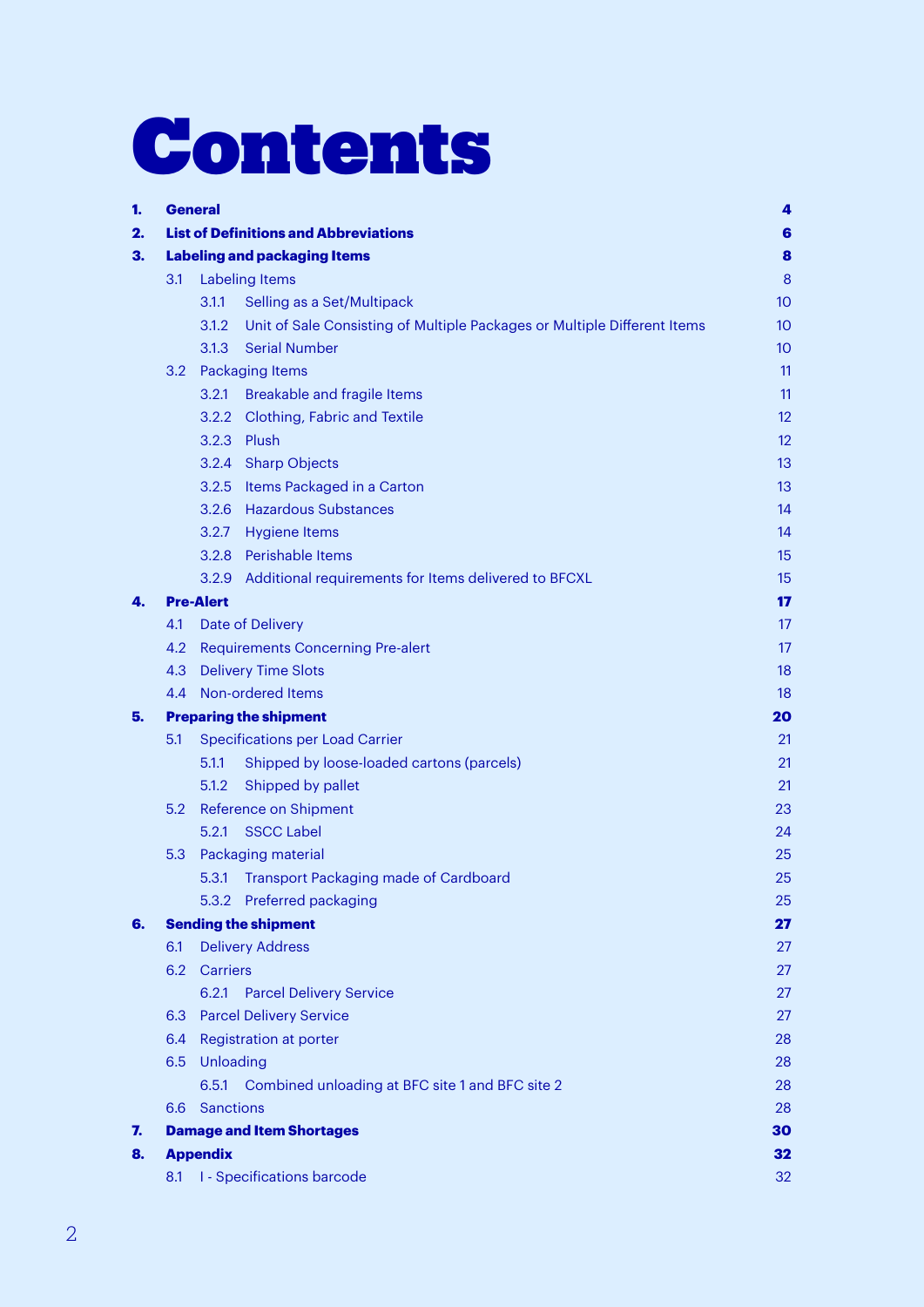

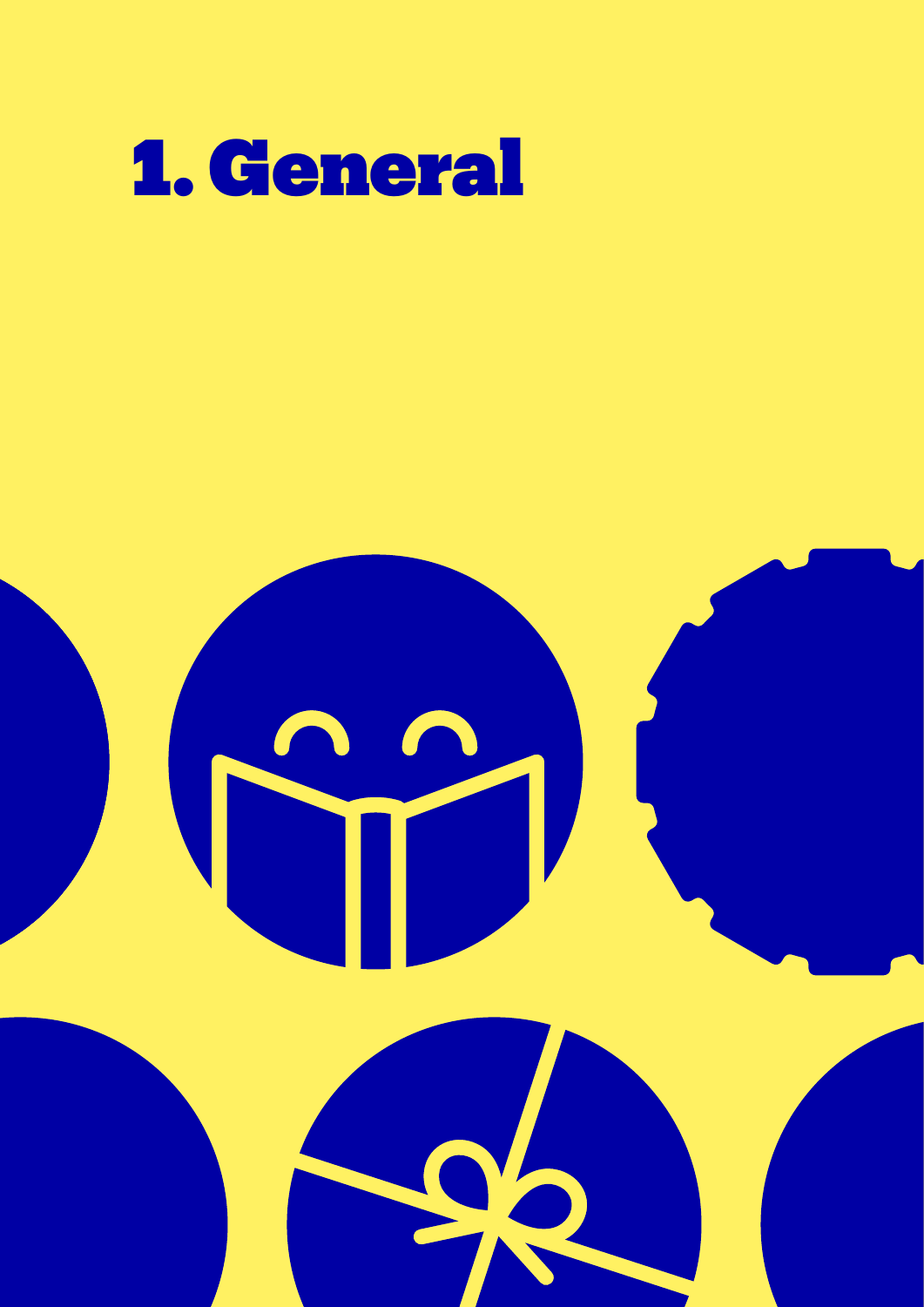# 1. General

To enable bol.com to process Items correctly in its operational process, Suppliers are obliged to comply with the demands regarding packaging, pre-alert and delivery to a bol.com Fulfilment Center as stated in these Logistical Delivery Terms and Conditions (hereinafter "Delivery Terms and Conditions"). Complying with these Delivery Terms and Conditions will lead to faster processing.

#### **In the event of failure to comply with these Delivery Terms and Conditions bol.com may:**

- **1.** IRefuse delivery of shipments;
- **2.** Send shipments back at the expense of the Supplier;
- **3.** Perform actions necessary for processing a shipment at the expense of the Supplier.

If non-compliance with these Delivery Terms and Conditions results in bodily harm liability lies with the Supplier.

These Delivery Terms and Conditions apply to all Fulfilment Center. In case additional Delivery Terms and Conditions apply for a specific Fulfilment Center it will be stated in this document.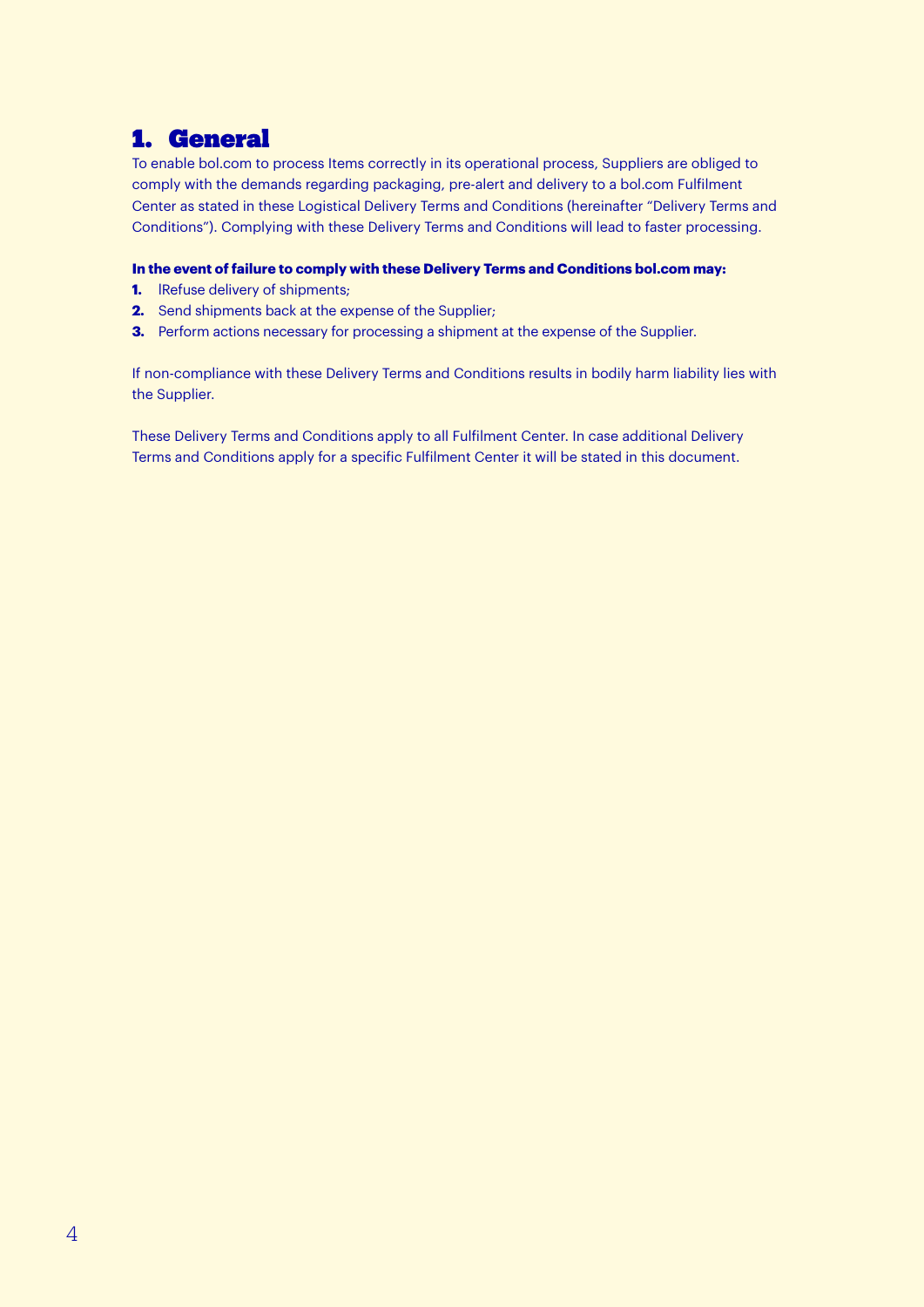# 2. List of Definitions and Abbreviations

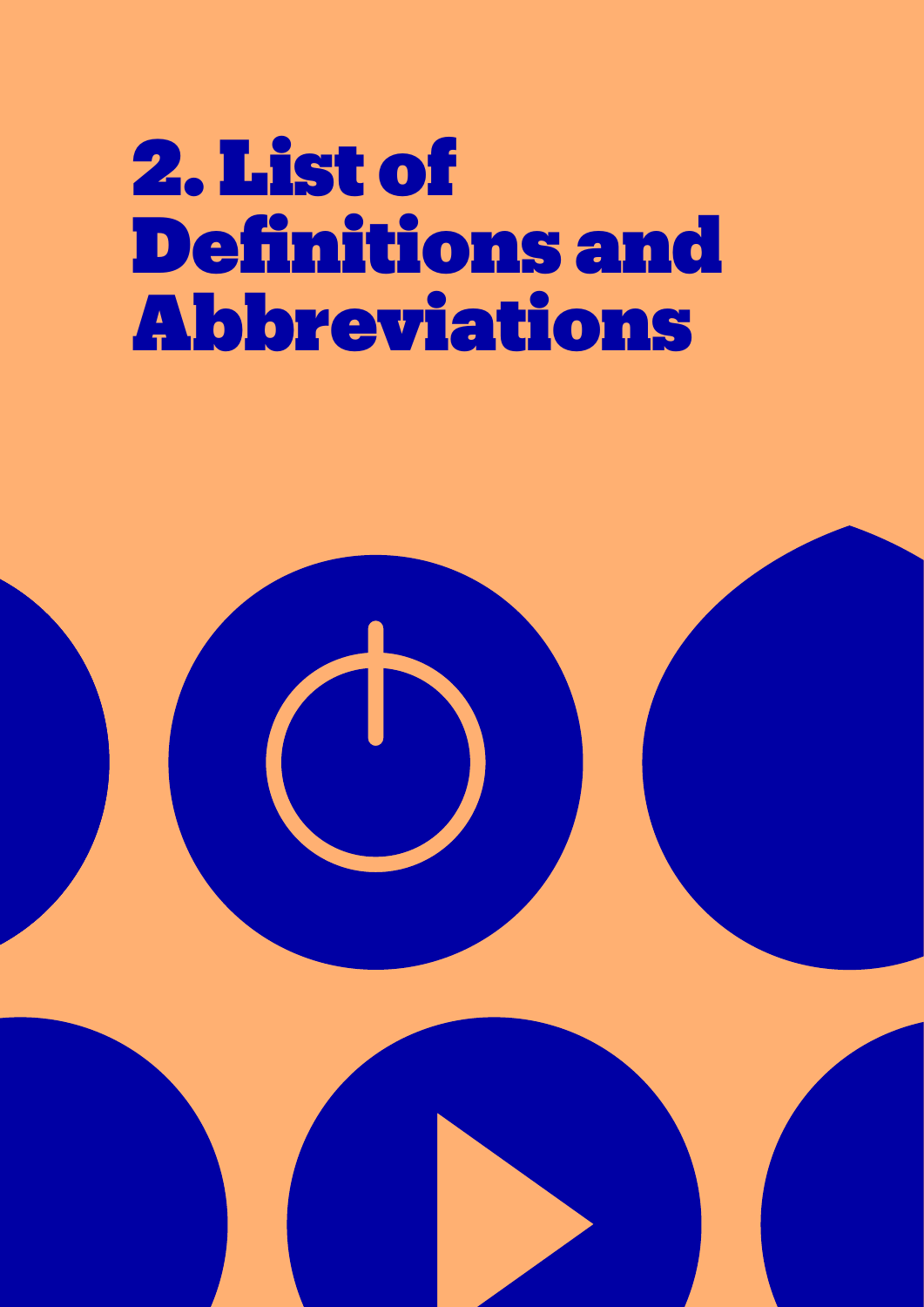# 2. List of Definitions and Abbreviations

| <b>BBD</b>               | <b>Best Before Date.</b>                                                                                                        |
|--------------------------|---------------------------------------------------------------------------------------------------------------------------------|
| <b>CHEP Pallet</b>       | A type of pallet from the organization CHEP.                                                                                    |
| <b>DESADV</b>            | Dispatch Advice Message.                                                                                                        |
| <b>EAN</b>               | European Article Number; global unique barcode for identification of<br>Items, issued by GS1.                                   |
| <b>EPAL Pallet</b>       | A type of pallet with size 800x1200mm, also called Euro Pallet.                                                                 |
| GS1                      | Global Standards One. The organization that issues barcodes.                                                                    |
| <b>Hangtag</b>           | Label with barcode which hangs on an Item such as clothing, fabric<br>or textile and which must have the barcode printed on it. |
| <b>Item</b>              | Unit as sold to customers, also known as Sales Unit.                                                                            |
| <b>Load carrier</b>      | That which carries the load; in the context of this document this can<br>be a carton or pallet.                                 |
| <b>Load carrier</b>      | That which carries the load; in the context of this document this can<br>be a parcel or pallet.                                 |
| <b>Mono pallet</b>       | The pallet consists of the same Items, so one bSKU.                                                                             |
| <b>Outer carton</b>      | Extra carton used to package separate, already existent packaging(s)<br>of one or multiple Units of Sale.                       |
| <b>SCP</b>               | <b>Supply Chain Portal.</b>                                                                                                     |
| <b>SSCC</b>              | Serial Shipping Container Code.                                                                                                 |
| <b>UBD</b>               | Use By Date.                                                                                                                    |
| <b>Unit of Sale</b>      | Unit as sold to the consumer, also referred to as Item.                                                                         |
| <b>Fulfilment Center</b> | Location where Units of Sale are stored and from where it is sent to<br>bol.com customers.                                      |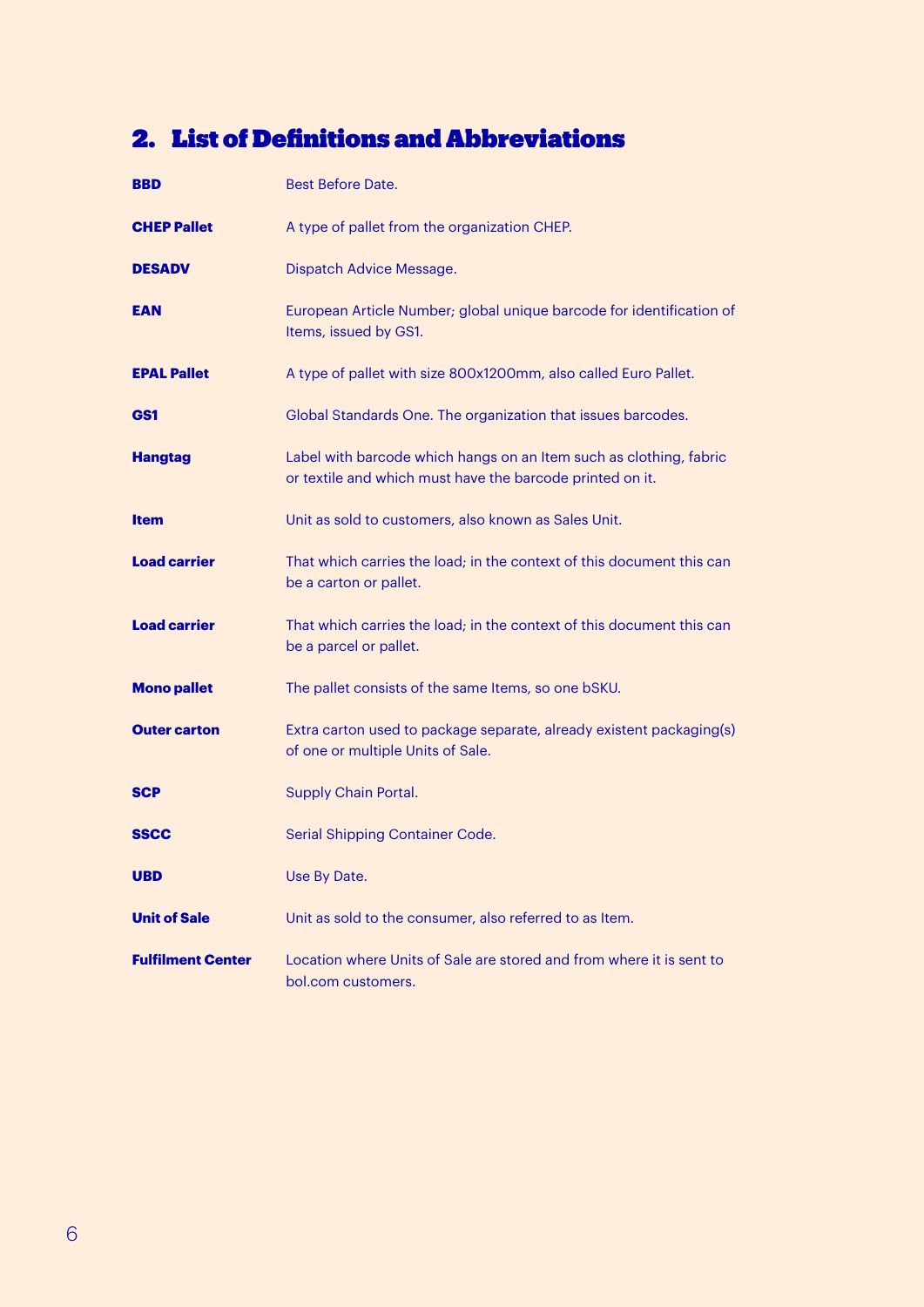# 3. Labeling and packaging Items

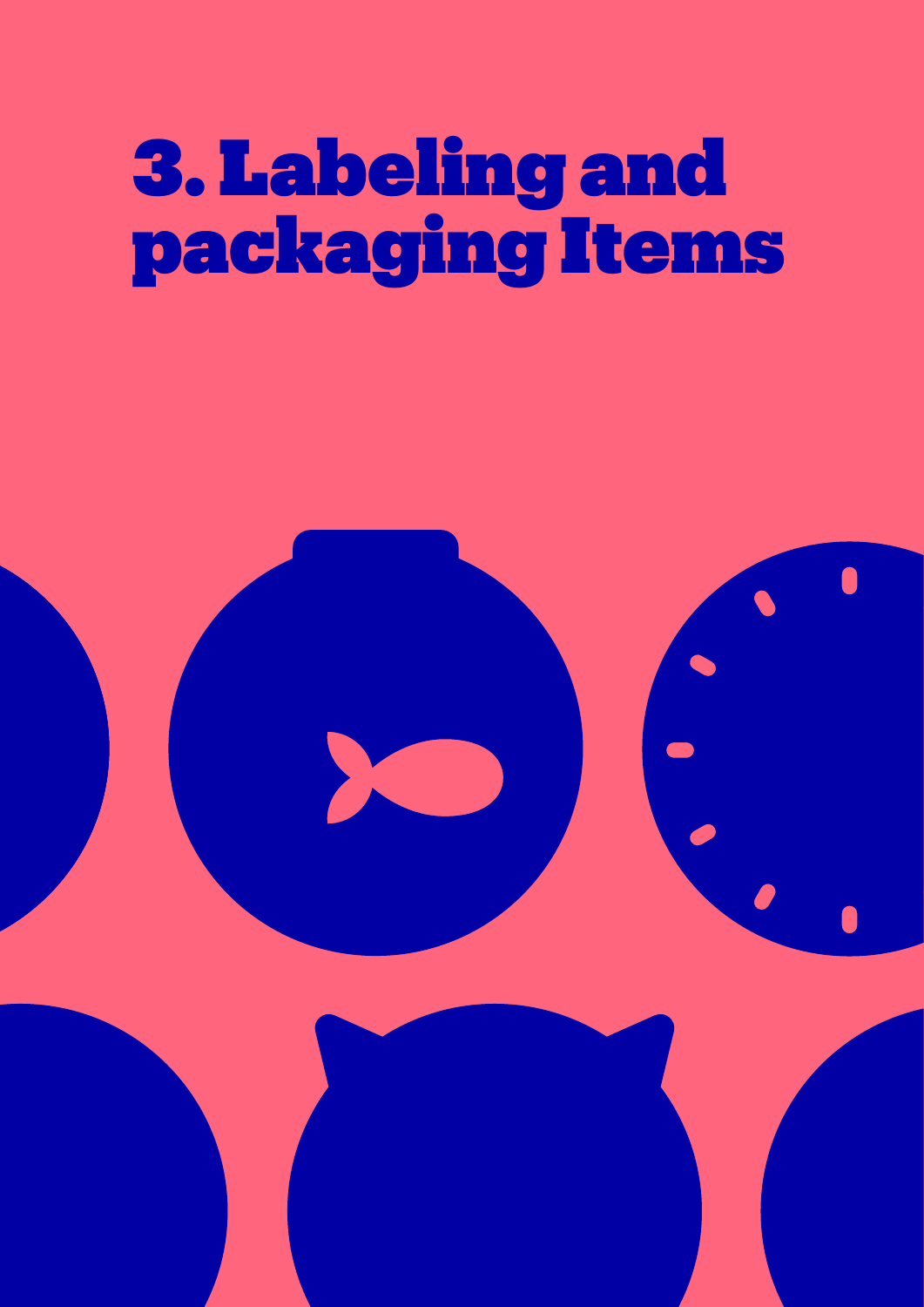# 3. Labeling and packaging Items

### 3.1 Labeling Items

Bol.com uses Item barcodes to identify and track Items through its entire handling process. Each Item sent to a bol.com Fulfilment Center must be provided with an EAN barcode which corresponds to the EAN as registered in the bol.com database. The barcode must meet the GS1 standards.

#### **The following needs to be taken into account:**

- **1.** In case two Items are not completely identical (they differ for example in size, measurements or color), these Items must have different barcodes.
- **2.** A maximum of one visible barcode is allowed on each separate Item. All other barcodes (except for serial number barcodes) must be taped off completely with blank stickers. Covering the barcode using a marker is not sufficient.
- **3.** The barcode must be freely visible. Stickers/plastic/straps that obstruct view of the barcode or part of the barcode are not allowed.
- **4**. The barcode must be attached to the outside of the packaging, in such a way that it will not become unfastened under normal circumstances. Furthermore, the barcode must be attached to a section of the packaging so that its placement does not interfere with scanning of the barcode. For Items with a 'this side up' sticker, the barcode must not be attached to the bottom of the packaging.
- **5.** Remove all EANs from Outer cartons (except when the Outer carton is the Unit of Sale) to prevent incorrect registration of the Item concerned.
- **6.** The barcode must be legible for a human being. This means that the numerical value of the barcode must be printed under the barcode itself.
- **7.** The barcode on the Item must exactly match the EAN in the pre-alert.

Technical specifications can be found in appendix 1 to this document.



















**The different colors have different EAN barcodes.**



**The different colors have identical EAN barcodes.**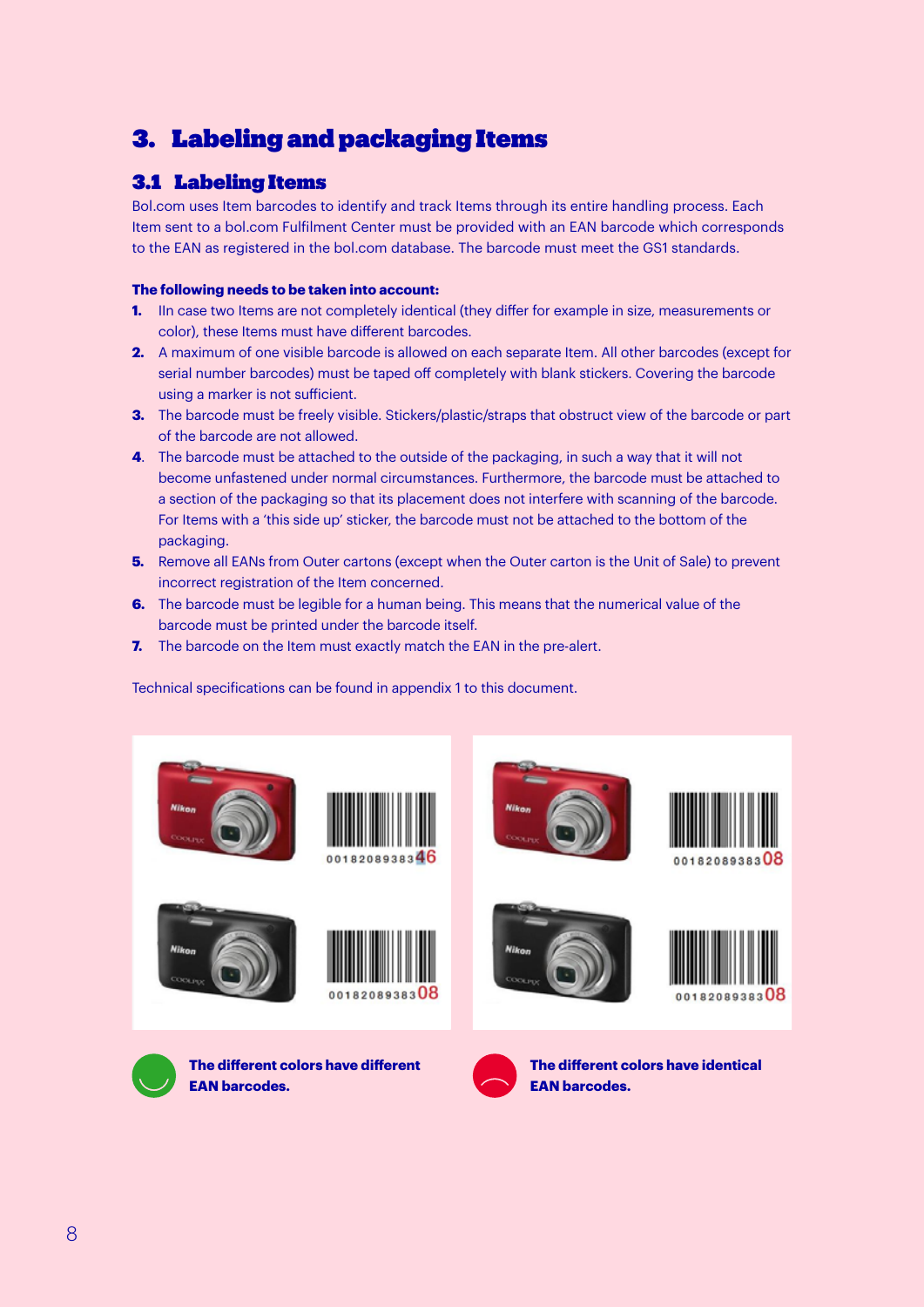#### **Barcode on Outer Carton**

In case multiple Items are delivered in an Outer carton it is not permitted to have EAN barcodes visible on the Outer carton. Only the separate Units of Sale inside the carton may have an EAN. This is necessary to prevent the Outer carton being registered as a Unit of Sale and to prevent scanning the wrong barcode during the receiving process. All existing barcodes on the Outer carton must be removed or covered up by using opaque tape or a sticker. Covering the barcode using a marker is not sufficient.



In case the Unit of Sale consists of an Outer carton this must be clearly stated on the outside of the Outer carton. See requirements regarding "selling as a set" below.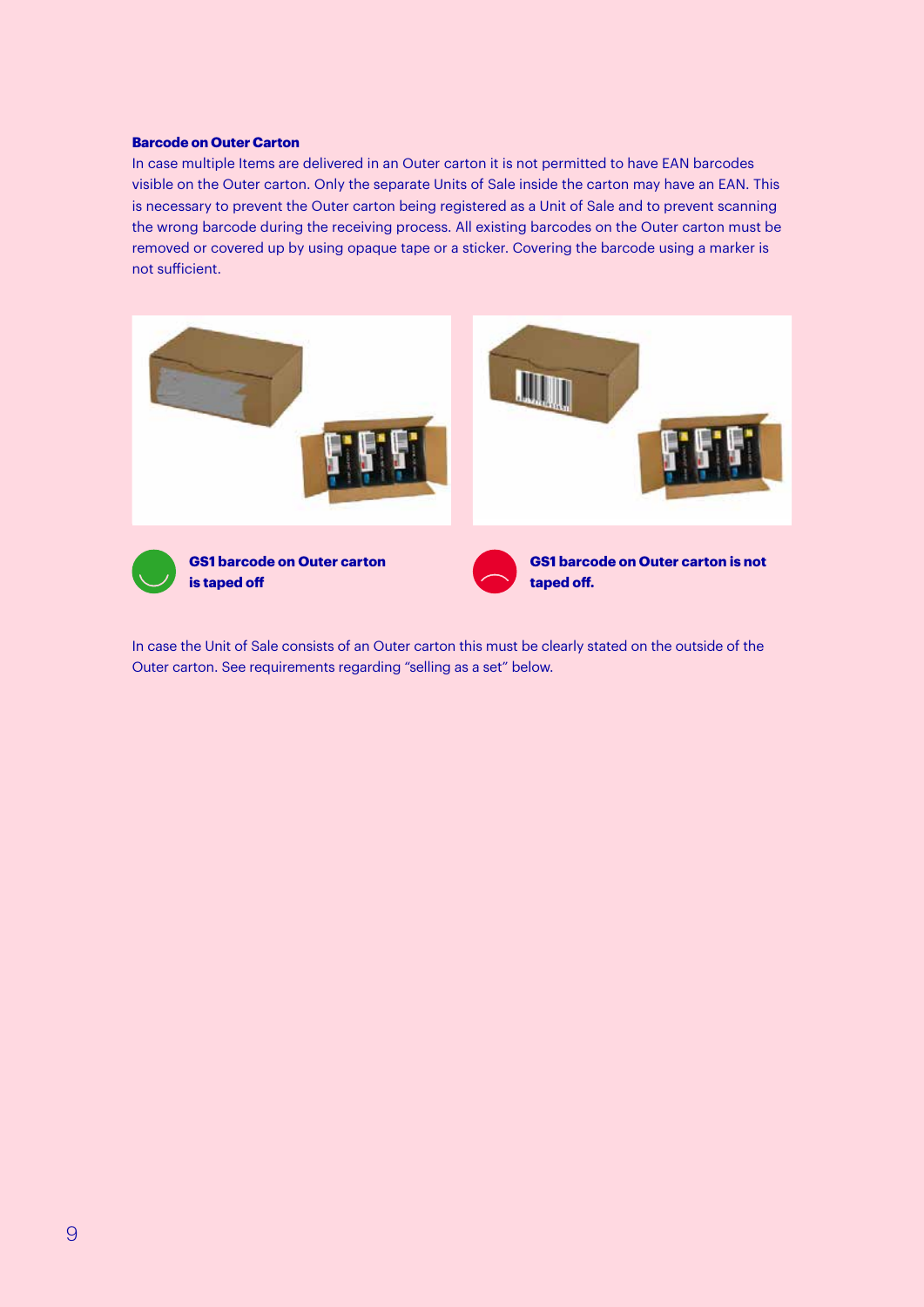#### 3.1.1 Selling as a Set/Multipack

Units of Sale which consist of multiple identical Items must be packaged together in a way which prevents the Items from becoming separated and being sold as separate pieces. A barcode, which is different from the barcode of the separate Item, must be on or attached to the Outer carton or outer packaging. Furthermore, a sticker which clearly identifies the Item as a set must be visible on the packaging. This can be done by using one of the following texts: "Do not separate", "Do not unpack" or "Sold as Single Unit". Using one of these texts enables bol.com to identify the Item concerned as a set and will not be further unpacked.



#### 3.1.2 Unit of Sale Consisting of Multiple Packages or Multiple Different Items

Units of Sale consisting of multiple packages or multiple different Items must be delivered bundled together and must have only one barcode on or applied to the complete unit. Bol.com does not accept Items requiring assembly by bol.com.

Requirements concerning packaging and the barcode are identical to the requirements concerning sets: the Items must be packaged together, must be physically recognizable as one unit and must have a visible and scannable barcode on the packaging.

#### 3.1.3 Serial Number

For Items which have a serial number and IMEI-number, these numbers must be submitted using EDI. In case this is not possible, the Supplier can send these to rma@bol.com as an Excel document, using a template provided by bol.com. It is of importance to receive the serial numbers so that in the case of defects the right Supplier can be tracked down. In case the Supplier does not send a serial number, bol.com will determine which Supplier supplied the Items concerned. In case bol.com's purchasing system determines that bol.com purchased Items from a Supplier and the Supplier denies this, the Supplier must provide evidence proving that the Items were not purchased by bol.com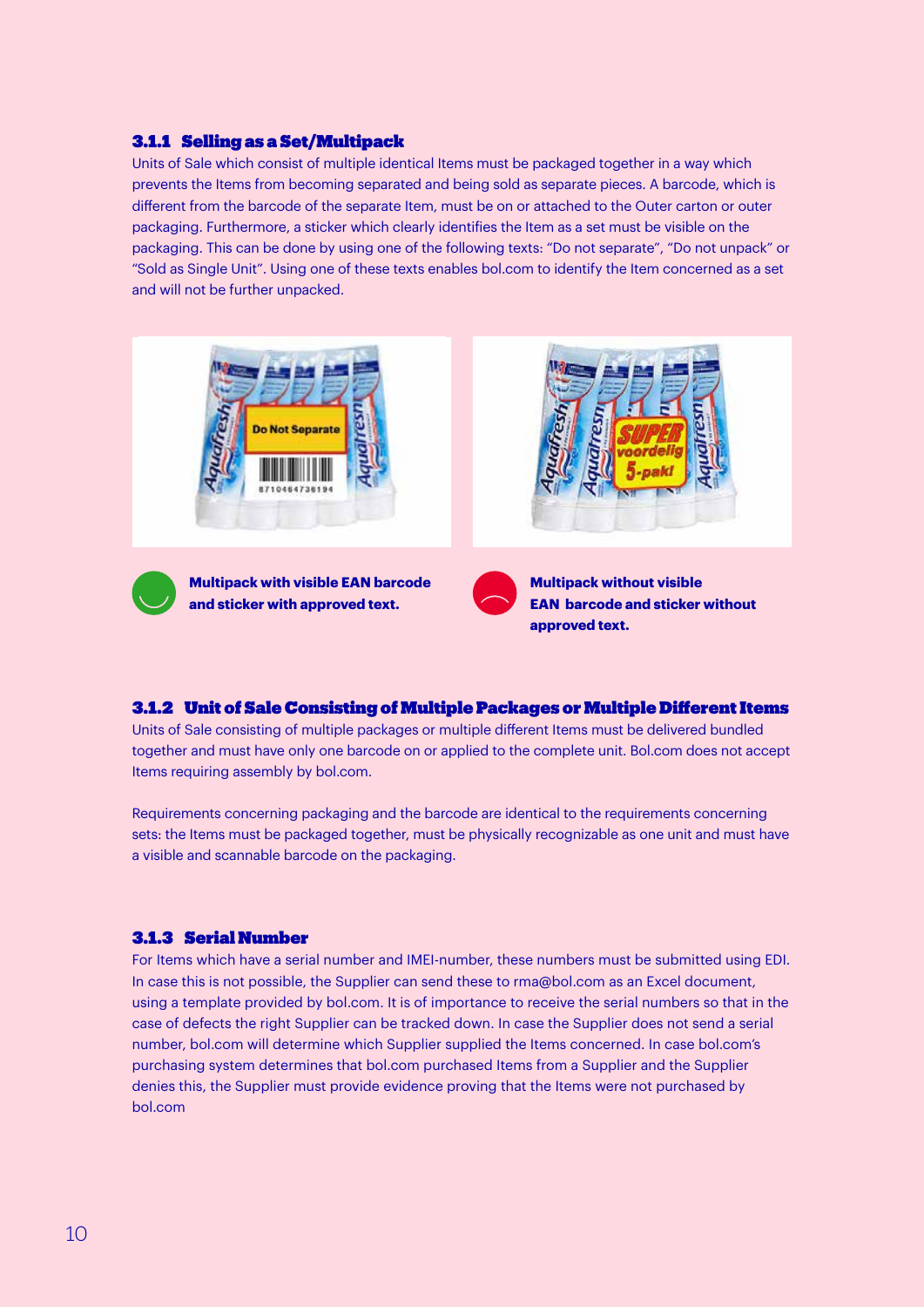#### 3.2 Packaging Items

The Supplier is responsible to pack each Item properly that they are not damaged during transport or during handling in a bol.com Fulfilment Center. The Item must also be resistant to dust and moisture. In addition, additional packaging requirements apply to specific Article groups.

#### **Specification of Packaging Materials**

Bol.com has, in the context of waste taxes, the legal obligation to submit a yearly specification of packaging materials used. Supplier will, in case this is necessary (to be decided by bol.com), within 4 weeks, starting from the first request from bol.com, submit a specification of the amount of grams of packaging material per Item. Specification of packaging materials will be performed using a format used by bol.com.

#### 3.2.1 Breakable and fragile Items

Breakable Items (such as tableware, glassware, lightning, decoration, etc.) and fragile Items (such as liquids) must be packaged in such a way that the risk of damage is reduced to a minimum. A breakable Item must be packaged in a carton with six sturdy sides or be completely wrapped in protective foil in such a way that the risk of damage is reduced to a minimum. Please take note that the barcode must be on the outside of the extra protective packaging of the separate Item.

Please make sure that a packaged Item can withstand a 1-meter drop test on a hard surface without breaking.

#### **A drop test consists of 5 ways of dropping an item:**

- **1.** Flat on the bottom
- **2.** Flat on the top
- **3.** Flat on the longest side
- **4.** Flat on the shortest side
- **5.** On a corner







**The breakable Item is well packaged. The breakable Item**



**is NOT well packaged.**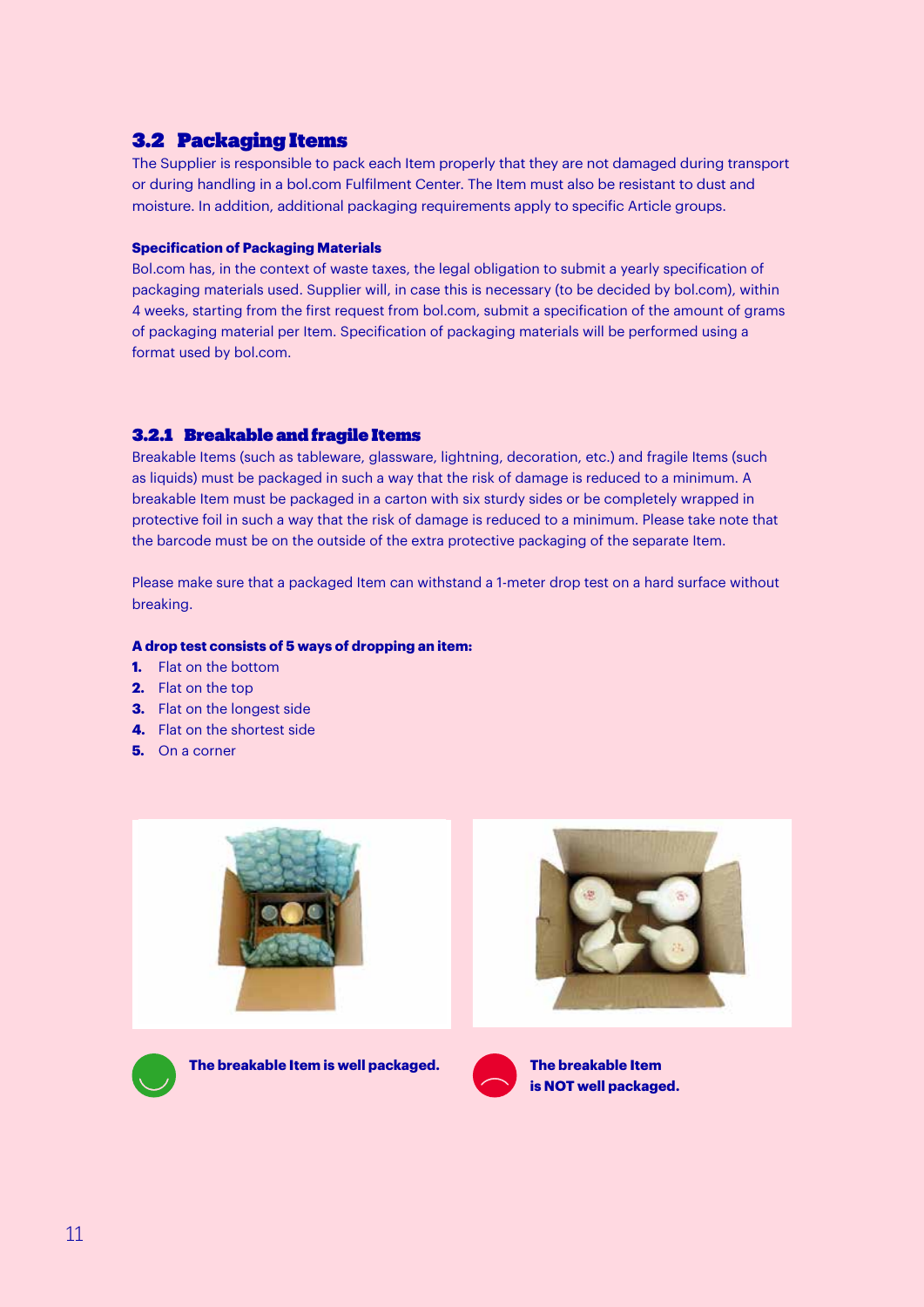#### 3.2.2 Clothing, Fabric and Textile

Clothing, fabric and textile can be damaged by dust or moisture. These Items must be packaged in such a way that they will not be damaged during the handling process. Make sure the Items are packaged in a sealed polybag or carton with a barcode on the outside.

#### **The following must be taken into account:**

- **1.** The barcode must be on the polybag or carton in such a way that it is scannable without removing the protective packaging.
- **2.** Beside being packaged in a polybag or carton, the Item must be provided with a Hangtag which has the same barcode as the polybag or carton.
- **3.** The Item must not contain a (clothes) hanger.
- **4.** The Item must not have parts, including the hangtag, protruding from the polybag.
- **5.** The Item, polybag or Hangtag must not be marked with a price.
- **6.** In case a certain Item is delivered in different sizes the Items must be packaged by size as much as possible.
- **7.** Shoes must be delivered in the original packaging.



#### 3.2.3 Plush

Items made of plush, like stuffed animals or dolls, must be packaged in a polybag or carton to make sure that the Items will not be damaged or soiled by moisture or dirt during the handling process. Please make sure that all plush is packaged well (no exposed surfaces) to prevent damage. Supplier is required to make sure that the barcode is on the outside of the polybag or carton.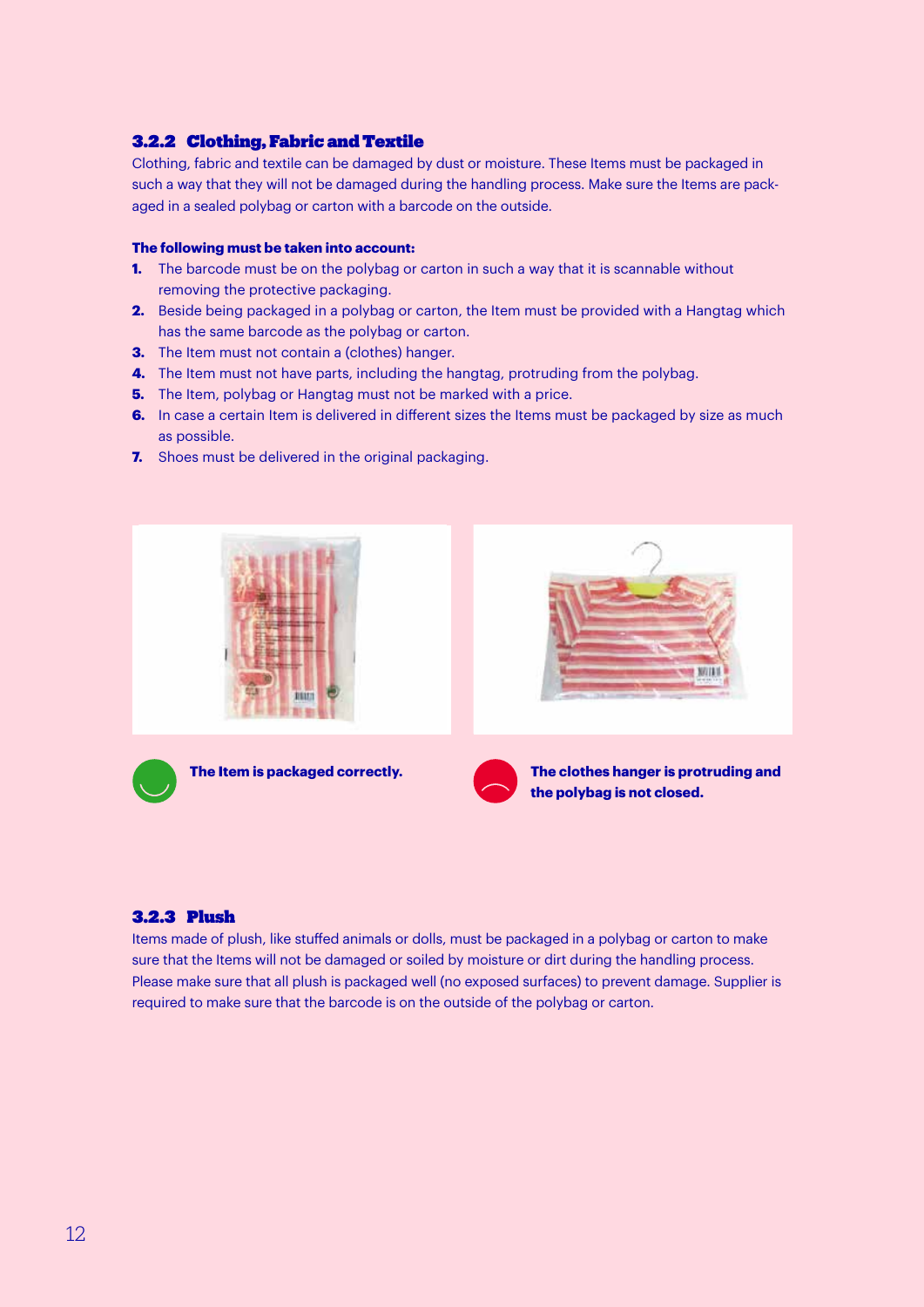#### 3.2.4 Sharp Objects

Sharp and pointed Items have sharp edges or pointy tips which, when exposed, form a safety hazard to bol.com's employees and the Customers receiving the Items. Sharp objects must be packaged in such a way that sharp edges or pointy tips do not (and will not) protrude during the logistical handling process.



#### 3.2.5 Items Packaged in a Carton

The bottom of the carton must be flat due to the way products are processed in the Fulfilment Center. Bulging boxes cannot be processed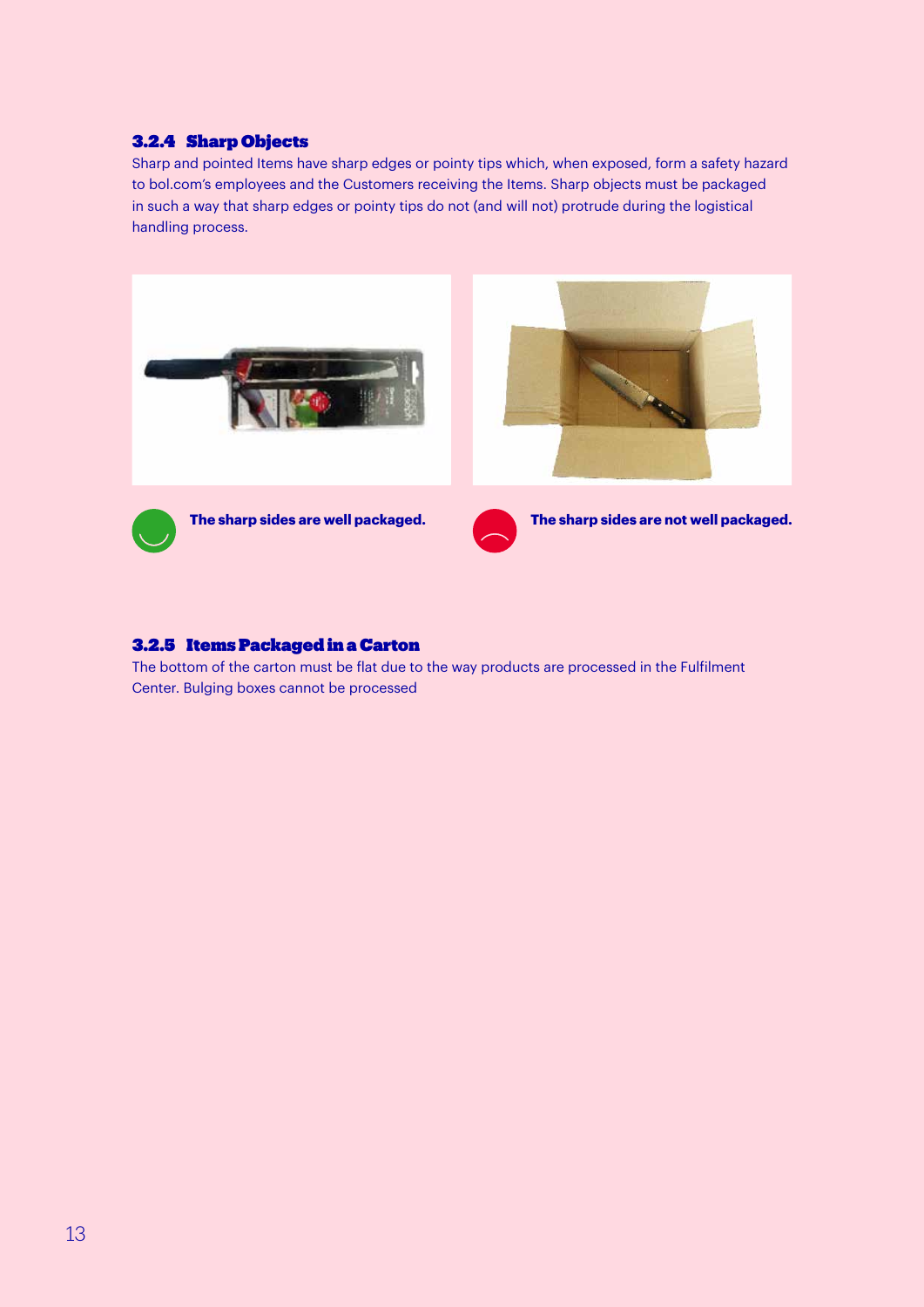#### 3.2.6 Hazardous Substances

In case the Supplier supplies Items to bol.com which by bol.com, or a third party assigned by bol.com, on the basis of laws and regulations, must be stored using requisite additional amenities, the Supplier must inform bol.com about this beforehand and submit the necessary forms to bol.com.

Bol.com accepts Items in the ADR hazard classes 2.1, 2.2, 3 and 4.1. Items in hazard classes 1, 4.2, 4.3, 5.1, 5.2, 6.1, 6.2, 7, 8 and 9 will not be accepted.

It is not possible to send Items with Hazardous Substances to BFC XL and Veerweg. These Items cannot be processed here. In case the Supplier has ADR/PGS sales rights, it is still not allowed to deliver Items with Hazardous Substances to BFC XL and Veerweg.



#### 3.2.7 Hygiene Items

Hygiene Items are Items which, after breaking of the seal, are not fit for resale for reasons of protection of health or hygiene. Hygiene Items therefore must be supplied already sealed. Examples of this are products in the category erotic, cosmetics, care products, toothbrush/toothpaste. Beware, the examples mentioned here are for illustrative purposes only and are not exhaustive.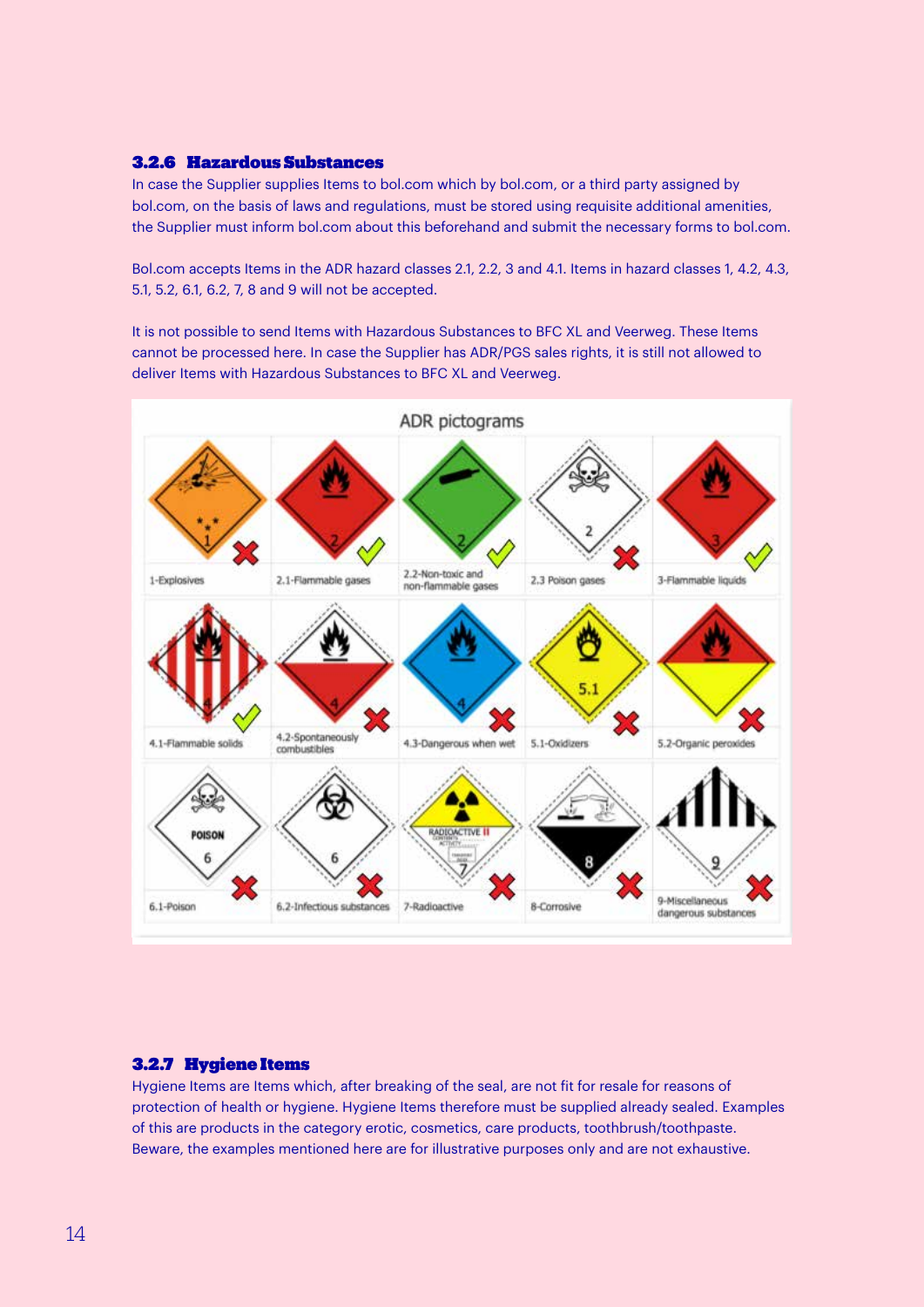#### 3.2.8 Perishable Items

Each perishable Item must be supplied with a visible 'use by date' (UBD) or 'best before date' (BBD) on the outside of the packaging. Furthermore, only one UBD/BBD per Item is permitted to be packaged per Load carrier.

Items must have a minimum shelf life of 270 days at the time of delivery, unless agreed upon otherwise in writing. Items of which the shelf life is less than a 100 days will be marked for destruction by bol.com. Stock subject to destruction cannot be returned.





**The BBD is on the packaging.**

#### 3.2.9 Additional requirements for Items delivered to BFCXL

It is not permitted to have plastic on the carton used as packaging for the Items. In case this is not possible the barcode must be applied on top of the plastic.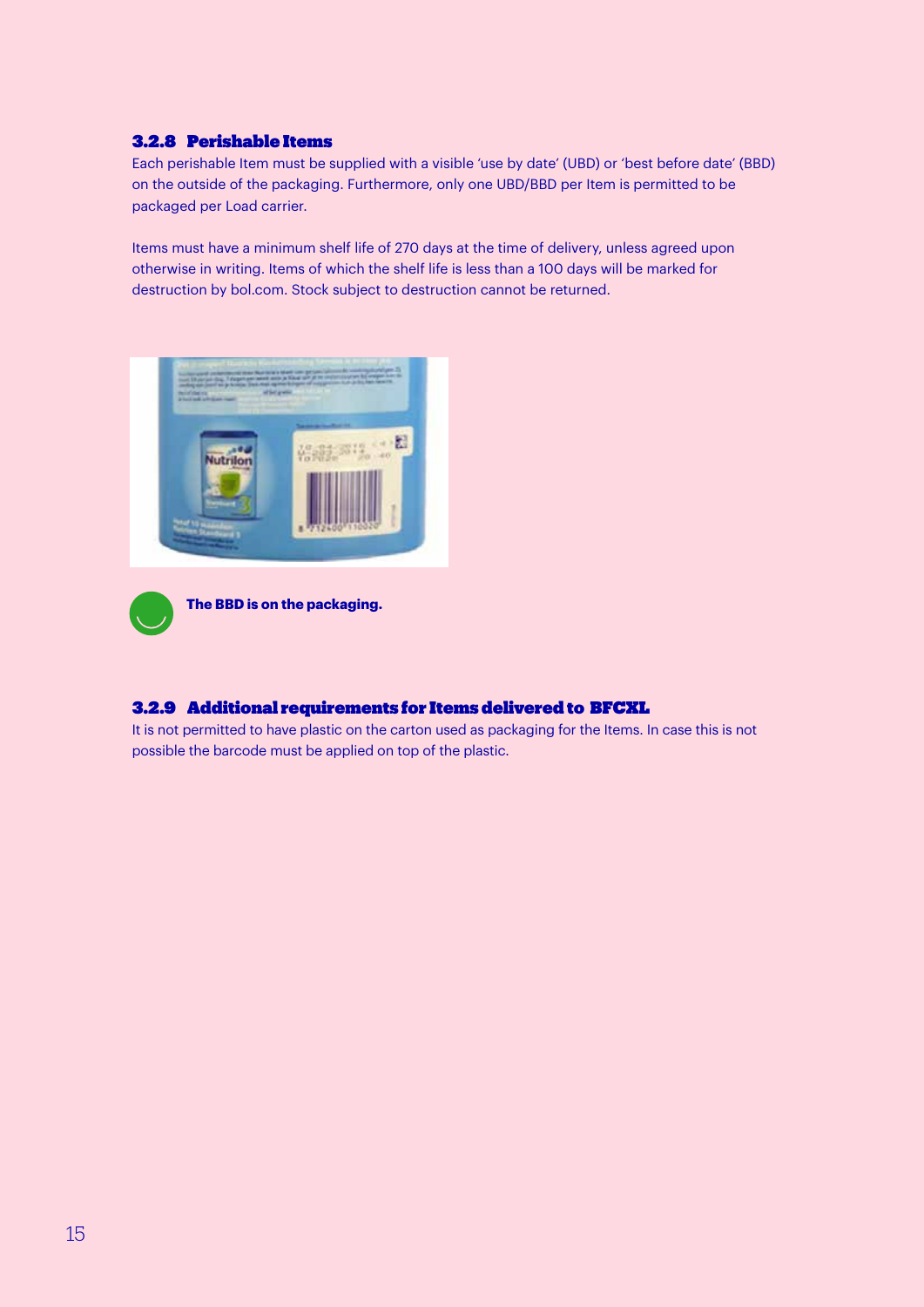

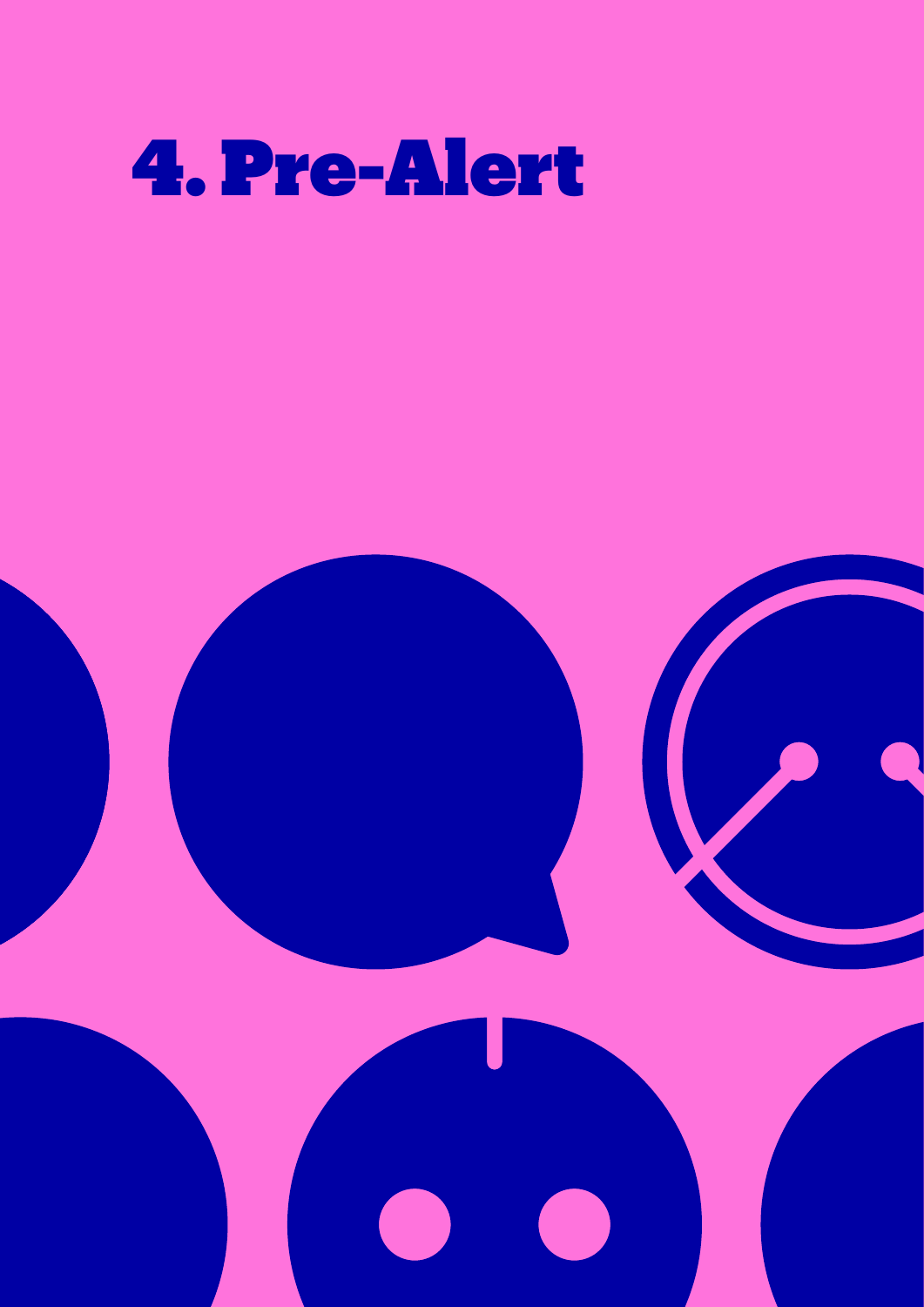### 4. Pre-Alert

All shipments to a bol.com Fulfilment Center must be pre-announced.

Depending on agreements between bol.com and the Supplier, the pre-alert must be performed using the Supply Chain Portal (SCP) or using an Electronic Data Interchange (EDI) connection with bol.com. In the SCP this is referred to as a shipment. In case an EDI connection is used this is referred to as a DESADV- message, which will be translated to a shipment.

#### 4.1 Date of Delivery

The delivery date stated on the purchase order is leading. Delivery dates are determined in mutual consultation and are managed by bol.com. The Supplier must deliver on the date of the pre-alert and the pre-alert date must correspond to the purchase order.

#### 4.2 Requirements Concerning Pre-alert

Pre-alert of shipments must meet the requirements below. Failure to comply with these requirements can result in a refusal to accept the entire shipment.

- **1.** Digital pre-alert must be, at the latest, submitted at 20:00 hours at least one day prior to physical delivery at the bol.com Fulfilment Center. In case pre-alert is performed using EDI it is possible to, after consultation and approval, deviate from this requirement.
- **2.** Any change in the digital pre-notification must be sent at least one hour before the physical delivery.
- **3.** In case the purchase order will be shipped on the day at which it was ordered, the digital pre-alert must be submitted two hours before the physical delivery takes place at the latest.
- **4.** The requested delivery date in the order is leading. The delivery date in the pre-alert must exactly match the date at which physical delivery will take place at the Fulfilment Center.
- **5.** The requested delivery location is leading. The location in the pre-alert must exactly match the Fulfilment Center at which the delivery will take place.
- **6.** The Items, the quantities per Item and the EAN barcodes registered in the pre-alert must exactly match the contents of the physical shipment. Furthermore, the correct purchase order must be referred to.
- **7.** The Supplier must specify in the pre-alert the quantities supplied per Load carrier on Item level, by stating the SSCC-number (Serial Shipping Container Code) of the Load carrier. More information about the SSCC is provided in 5.2.1.
	- **a.** In case the Supplier uses DESADV for pre-alert, Supplier will have to generate the SSCC's.
	- **b.** In case the Supplier uses SCP for pre-alert, SCP can help generate the SSCC-numbers.
- **8.** Registering SSCC-numbers for the Load carriers in the shipment in the pre-alert is mandatory; otherwise it is impossible for bol.com to judge whether the Load carriers delivered are part of the shipment.
- **9.** Supplier must only register the SSCC-numbers of the primary Load carriers in the pre-alert, and not those of secondary and tertiary Load carriers. The primary load carrier is the main load carrier, for example a pallet. Secondary and tertiary load carriers are packaging on the primary load carrier, for example cartons on a pallet. In case the shipment is delivered in separate packages, then these packages are the primary load carriers. In case the shipment is delivered on pallets (with separate Items or Items in cartons on it), then those pallets are the primary load carriers.
- **10.** The carrier which will be delivering the shipment to the Fulfilment Center must be registered in the pre-alert.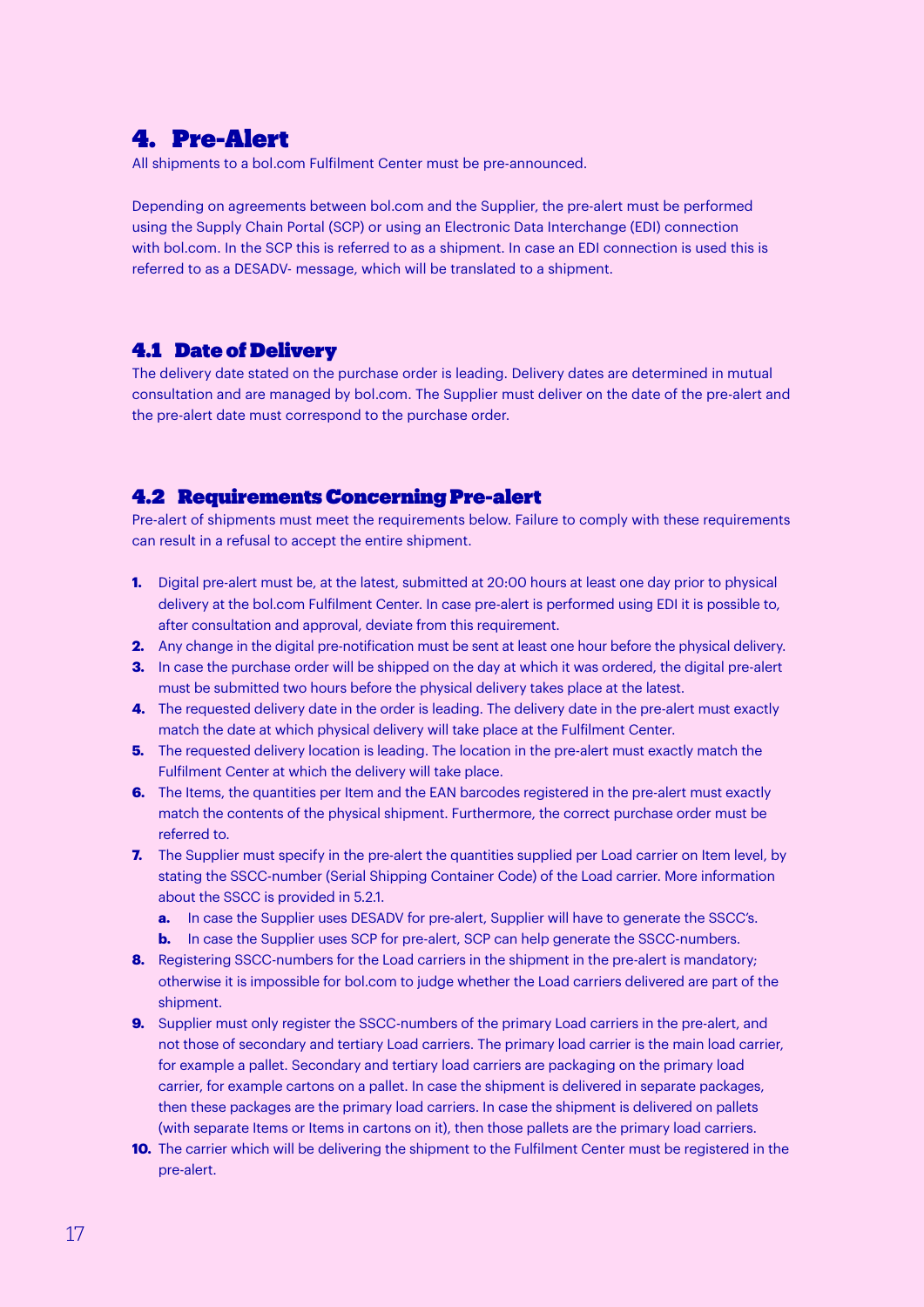### 4.3 Delivery Time Slots

#### **Mandatory starting 01 april 2021**

Carriers must reserve a time slot in order to enable bol.com to prepare the handling process at the bol.com Fulfilment Center. Reservation of a time slot must be performed by the carrier and must be registered in the system before 20.00 hours on the day prior to the day at which physical delivery will take place. Delivery must always take place on the date stated in the purchase order.

Furthermore, the carrier is, in the process of reserving a time slot, required to register the license plate number of the vehicle that will be used to deliver the goods. The carrier must also register which packing list numbers from which Supplier(s) will be delivered in the time slot. In case a carrier does not observe time slot reservations, bol.com reserves the right to limit the possibilities of said carrier to reserve time slots in the future. If a time slot is reserved for delivery of a shipment, bol.com guarantees minimal waiting periods.

A carrier account for the Supply Chain Portal must be requested by the carrier. The carrier can request such an account by sending an e-mail to **supplier@bol.com** in which the carrier mentions that the e-mail concerns request of a carrier account for the SCP.

#### 4.4 Non-ordered Items

Items which were not ordered by bol.com will be stored in the Fulfilment Center at the risk and expense of the Supplier. Bol.com will report receipt of the Items concerned to the Supplier within 15 working days after delivery. The Items concerned will be returned. The Items concerned will only be transferred to the Supplier after the invoice for costs incurred by bol.com is paid.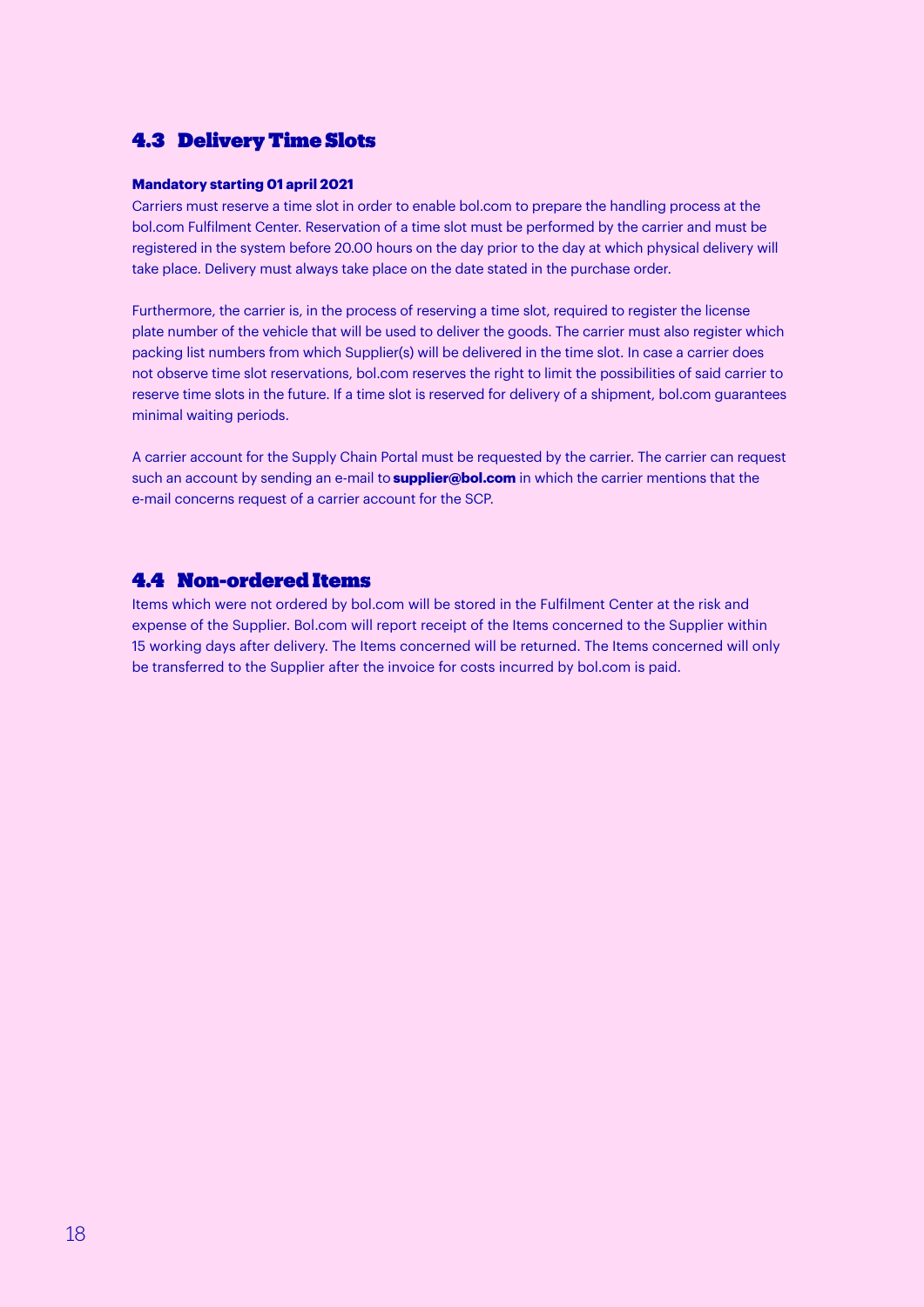# 5. Preparing the shipment

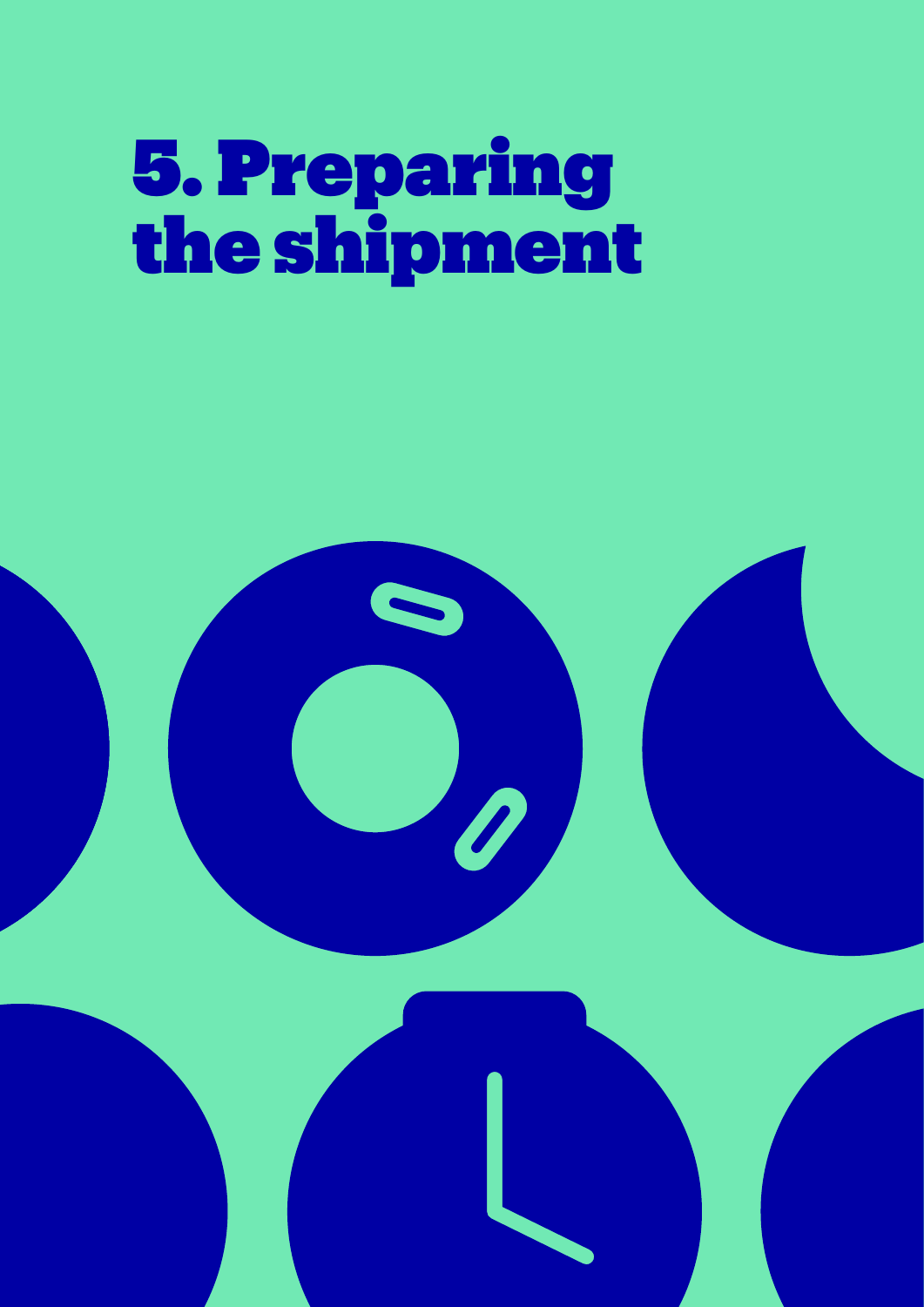### 5. Preparing the shipment

The Supplier is responsible that the Items are packaged in such a way that they arrive undamaged at the bol.com Fulfilment Center. Packaging material must reduce the risk of damage to a minimum.

The Supplier must ship its Items by loose-loaded carton (parcel) or pallet(box). Loose loaded cartons are only allowed if the weight of the carton is <15kg and the measurements are < 800 x 800 x 800 mm.

#### **A shipment must be delivered on a pallet if:**

- Carton weight > 15kg
- Item weight > 15kg
- Carton measurements > 800 x 800 x 800 mm
- A shipment consists of 10 or more cartons

#### **In addition, the following requirements apply:**

- Each Load carrier only contains Items that are part of the same pre-alert. Combining multiple pre-alerts on one Load carrier is not allowed.
- A Load carrier must only contain Items from one Supplier
- Delivery of cartons from multiple Suppliers on one Load carrier is not allowed
- Only one UBD/BBD per Item is permitted to be packaged per Load carrier
- The Items of the physical shipment must exactly match the data in the pre-alert.
	- EAN
	- Quantities per Item



**together.**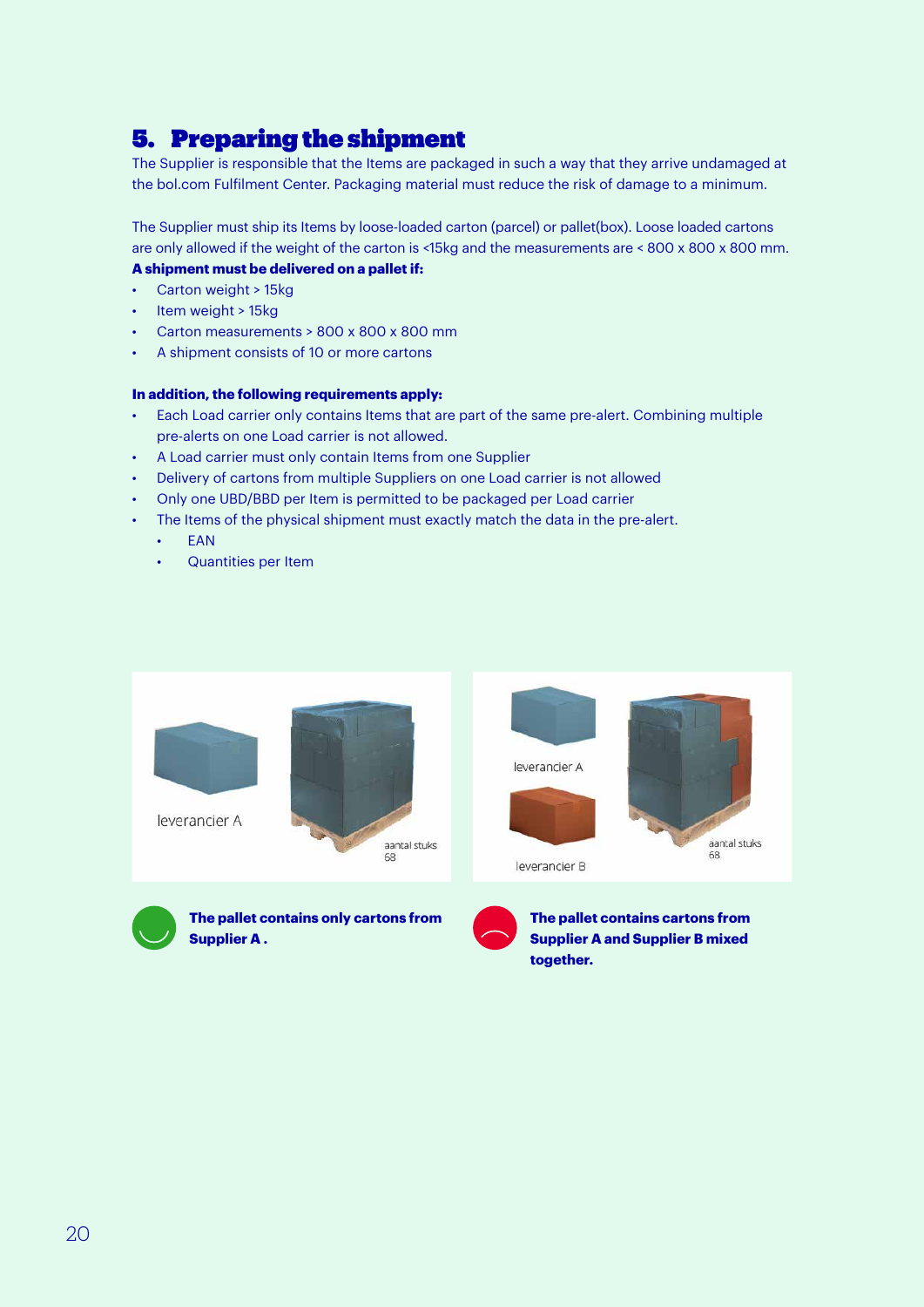### 5.1 Specifications per Load Carrier

#### 5.1.1 Shipped by loose-loaded cartons (parcels)

#### **Dimensions and weight must comply with the following requirements:**

- maximum 15 kilograms
- maximum 800 x 800 x 800 mm

Cartons larger or heavier than the above requirements must be delivered on a pallet. The same holds if a shipment consists of 10 or more cartons.

#### **Loose loaded cartons must comply with the following requirements:**

- When reusing cartons, all old shipping labels and barcodes must be removed or covered with opaque tape. This prevents the wrong barcode from being scanned during the receiving process.
- Use a sturdy, six-sided carton with flaps that are intact.
- Pack all Items separately and use suitable packaging material (bubble wrap, rigid foil paper, etc.).
- Use strong tape that is designed for transportation.
- Especially with fragile Items: leave 5 cm space between each individual Item and the inside of the carton to prevent damage from shock, vibration and item-to-item contact.
- Fill all empty spaces with filler material.
- The contents of the carton should not move when shaken.

#### 5.1.2 Shipped by pallet

Bol.com accepts two Type of pallets:

**1. EPAL pallet (800x1200 mm)** 

EPAL pallets will be exchanged for undamaged, empty EPAL pallets at the bol.com Fulfilment Center directly when delivery takes place. In case of refusal to exchange, the EPAL pallets will become property of bol.com.

#### **2. CHEP pallet (800x1200 mm)**

CHEP pallets are part of a pallet pool and will be left behind at the bol.com Fulfilment Center.

#### **Dimensions and weight must comply with the following requirements:**

- **1.** Dimensions of a pallet are 800x1200 mm. The Items on the pallet must not protrude beyond these dimensions. At BFCXL different regulations for delivering large Items apply, which are mentioned later in this chapter.
- **2.** Delivery of Items must take place on pallets which are not stacked higher than 1.80 m (including pallet).
- **3.** Delivery of items on double stacked pallets is permitted only if the single pallet is not stacked higher than 1.80 m (including pallet) and the combined pallet is not higher than 2.20 m (including pallets).
- **4.** A mono pallet must not exceed a weight of 680 kg, a mixed pallet must not exceed a weight of 1000 kg. A double stacked pallet must not exceed a weight of 1000 kg.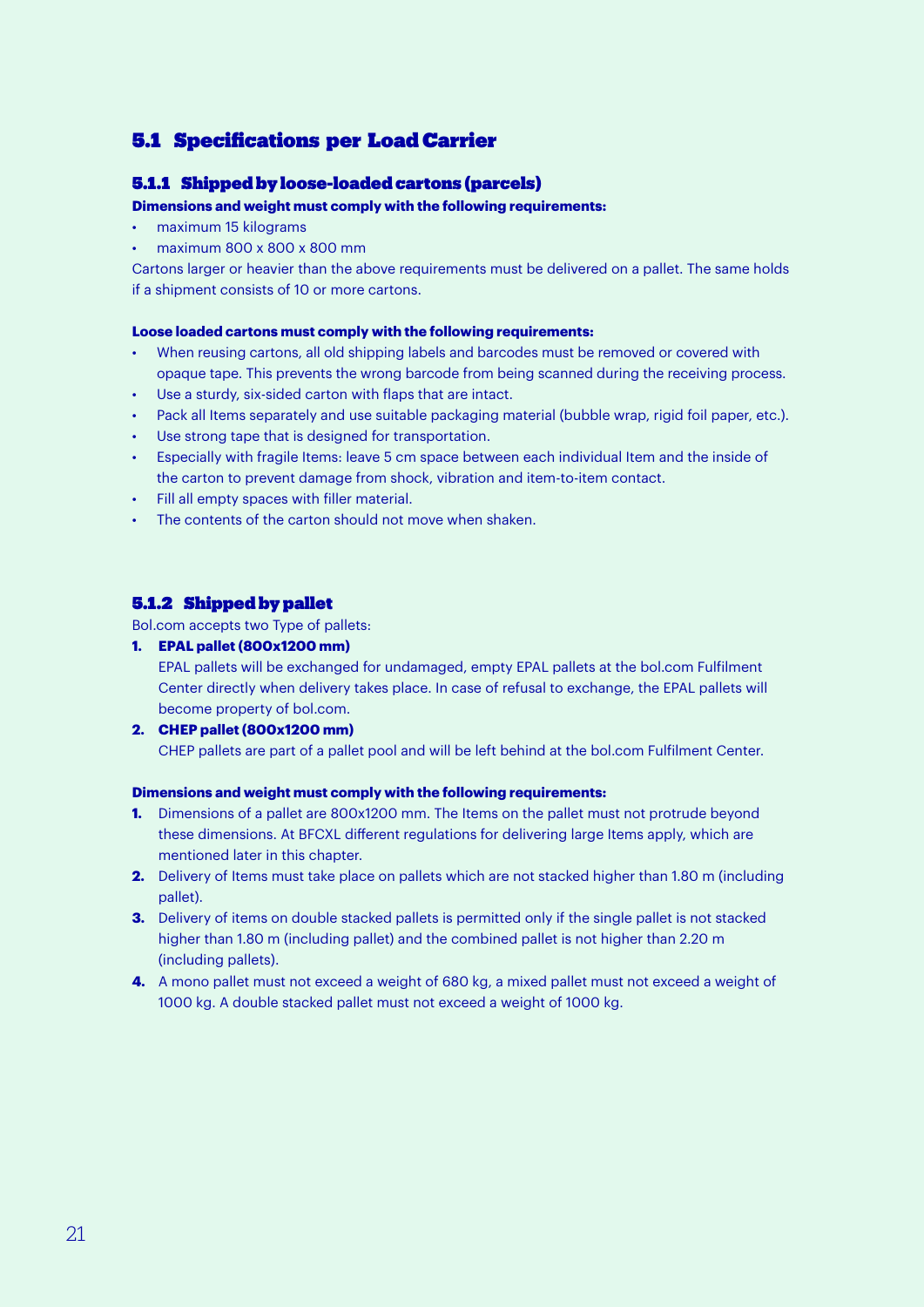| <b>Requirement per</b><br><b>Fulfilment Center</b>     | <b>Ingram Micro</b><br><b>Veerweg 16</b><br>5145 NS Waalwijk | <b>BFC</b><br><b>Mechie Trommelenweg 1</b><br>5145 ND Waalwijk | <b>BFC XL</b><br><b>Inundatiedok 34</b><br>3439 JJ Nieuwegein |
|--------------------------------------------------------|--------------------------------------------------------------|----------------------------------------------------------------|---------------------------------------------------------------|
| Type of pallet                                         | <b>EPAL CHEP</b>                                             |                                                                | <b>EPAL CHEP</b><br>Similar quality*                          |
| <b>Dimensions</b>                                      | 800x1200 mm                                                  |                                                                | 800x1200 mm<br>with a max, of<br>1200x1600 mm                 |
| Maximum height<br>incl. pallet                         | $1,80$ m                                                     |                                                                |                                                               |
| Maximum weight<br>mono pallet                          | 680 kg                                                       |                                                                |                                                               |
| Maximum weight<br>mixed pallet                         | 1000 kg                                                      |                                                                |                                                               |
| Permitted to deliver<br>Item larger than the<br>pallet |                                                              | <b>Yes</b>                                                     |                                                               |
| Clamp truck Item<br>permitted                          |                                                              | Yes                                                            |                                                               |

\* The quality of the deviating pallet must meet the quality requirements of an EPAL/CHEP pallet.

#### **The packaged pallet must comply with the following requirements:**

- Use transparent plastic foil (preferred packaging)
- Make sure the plastic foil is around all boxes up to the top of the boxes on top.
- Make sure the plastic foil is partially wrapped around the pallet. This prevents the boxes from sliding off the pallet.
- The plastic foil must be undamaged.
- The boxes must be stacked straight.
- The boxes must not protrude beyond the dimensions of the pallet.
- Make sure there is no transparent tape or foil placed over shipment labels.



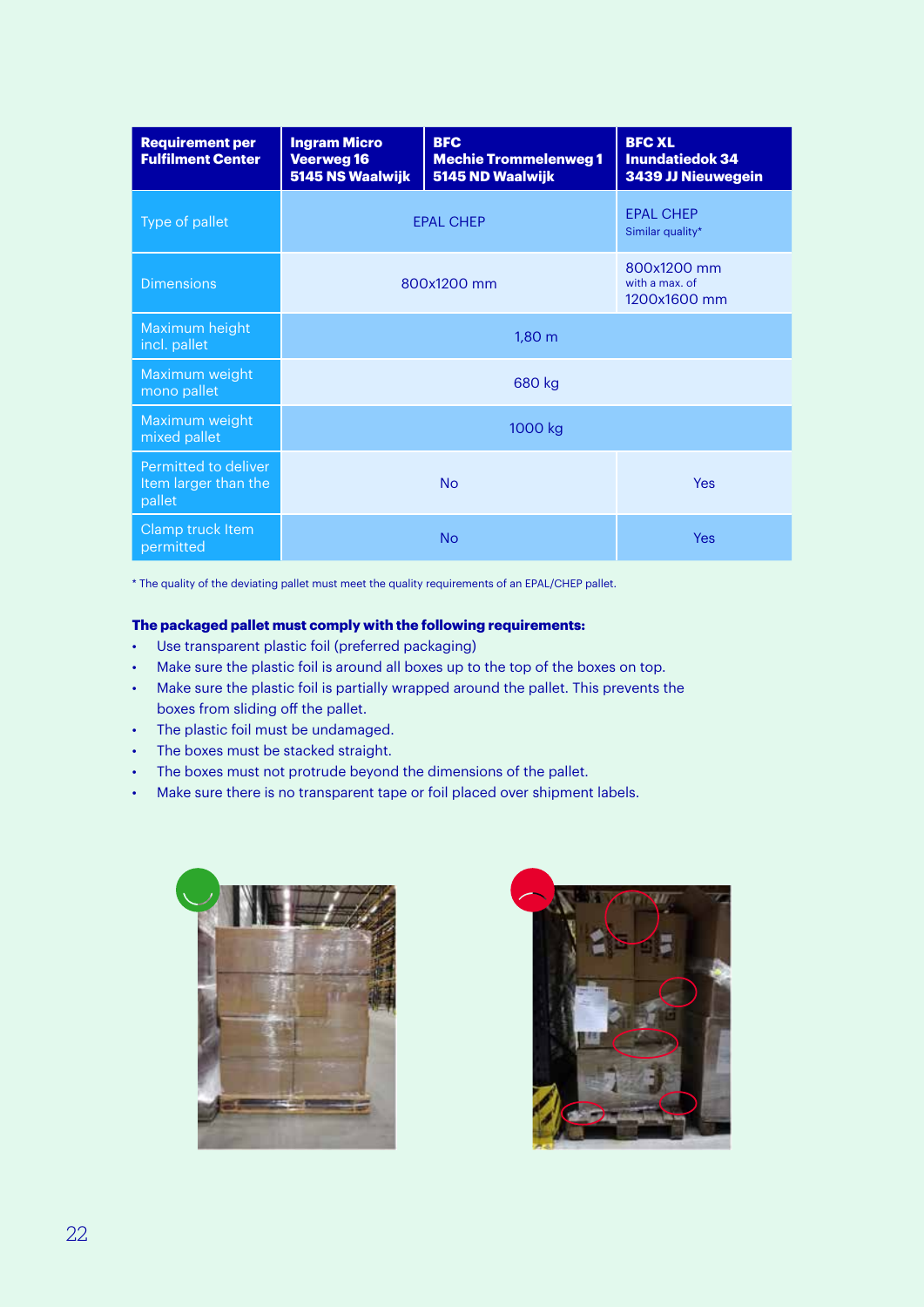Preferably, it is indicated on the pallet whether it is a Mono or Mixed pallet.

Preferably, as many of the same EANs are put together on a pallet.

In case a Mono pallet contains Items without an outer carton, stack the pallet in such a manner that the barcode of the Items are visible without de-stacking the Items.

#### **Pallet boxes**

Delivery of Items in pallet boxes is only permitted if the Items in the pallet box are packed in separate cartons. Delivery of a load carrier with one EAN (a mono pallet) in a pallet box is **not permitted**.

#### **Additional requirements Pallet delivery BFC XL**

BFCXL is the bol.com Fulfilment Center at which large Items are processed, several specific requirements apply there.

In case an individual Item is wider than Euro Pallet size (800x1200 mm), these dimensions may be deviated from and a different pallet size is permitted. The maximum dimensions of a pallet which deviates from the regular dimensions are 1200x1600 mm. The quality of a pallet which deviates from the regular dimensions must meet the quality requirements of an EPAL/CHEP pallet.

In case it is not possible to stack Items in an efficient manner on a Euro Pallet size pallet, it is allowed to deviate from using a Euro Pallet. Inefficient stacking means that less than 80% of the wide and/or long side of the pallet (respectively 800 mm and 1200 mm) can be used. The maximum dimensions allowed for a pallet are 1200x1600 mm. The quality of a pallet which deviates from the regular dimensions must meet the quality requirements of an EPAL/CHEP pallet.

Items suited to processing by clamp truck must be delivered loose-loaded without Load carrier.

#### 5.2 Reference on Shipment

Items from multiple purchase orders can be merged into one shipment with one packing list number. Each parcel or pallet(box) must be provided with a reference in the form of a bol.com shipment label. The label must be clearly visible, which means that it must not be placed under the packaging material, inside the carton or overlaid by the carrier's shipping label.

#### **The Supplier must make sure that the following information is included on the shipment label:**

- Full delivery address
- Property designation (site 1 or site 2) in case of delivery at BFC in Waalwijk (see 6.5.1).
- Packing list number as used in pre-alert
- Name and address details of the Supplier (return to sender)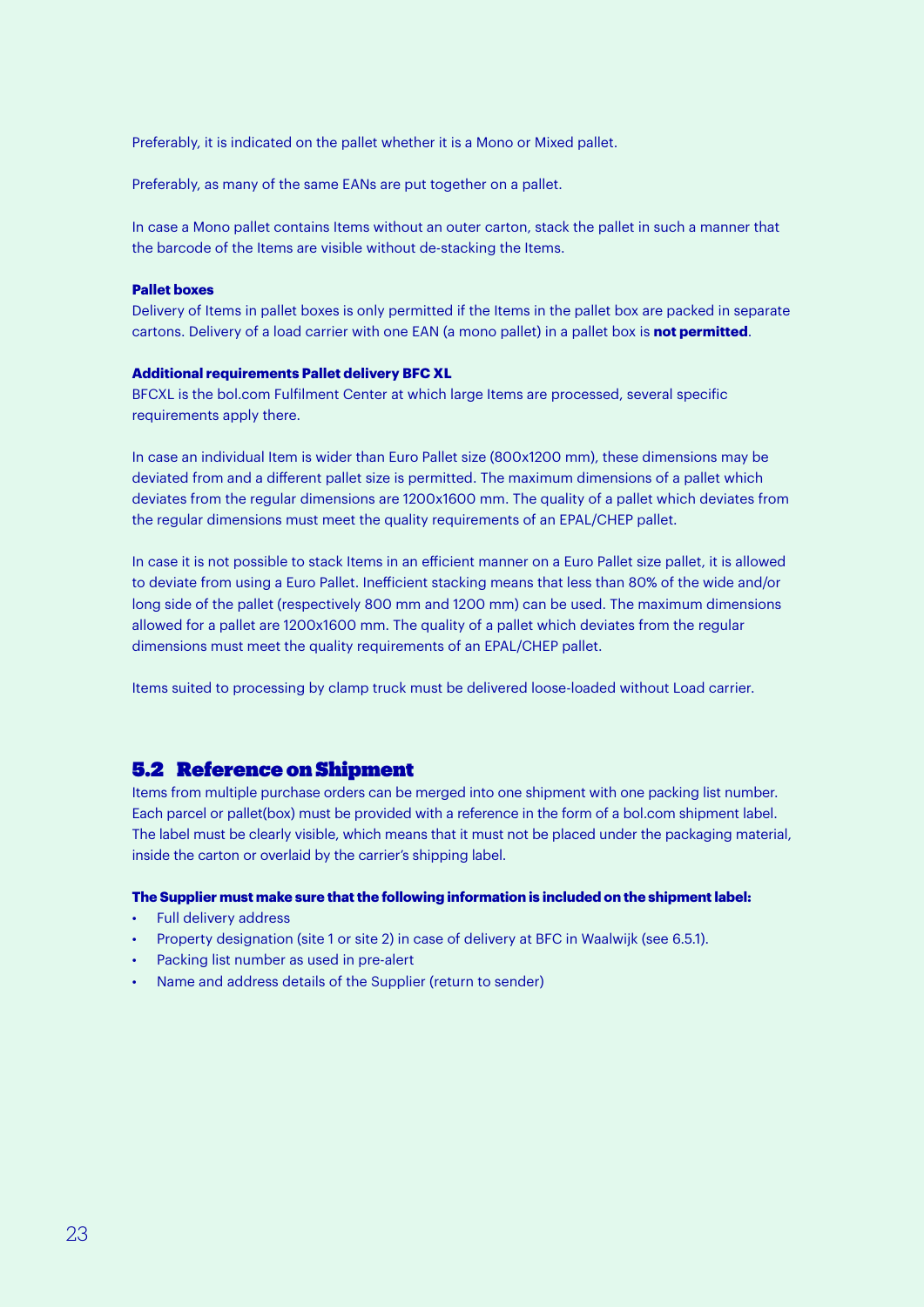

#### 5.2.1 SSCC Label

#### **Mandatory starting 31 December 2021**

The upcoming period of time bol.com will give Suppliers time to implement SSCC in their pre-alert and logistical process. The use of SSCC is mandatory starting 31-12-2021.

All logistical Load carriers delivered to bol.com must be provided with 2 GS1-labels with the 'serial shipping container code' (SSCC). This label is also referred to as SSCC label. Each Load carrier will be identified using a unique SSCC-code. This unique code is mandatory on the GS1-label for each Load carrier and must also be registered in the pre-alert in the DESADV-message or in the shipment in SCP. A SSCC label may be used again, but there must be a period of 12 months between uses of the same label. Suppliers using SCP for the pre-alert must use the SSCC labels generated in SCP. bol.com considers these as the only valid GS1-labels for the load carriers.

#### **The guideline for applying the SSCC-labels on a Load carrier is the following:**

- **1.** Apply the first label on the upper right of one of the long sides of the shipment.
- **2.** Apply the second label on the upper right of one of the short sides of the shipment.

**Please note:** Each Load carrier must have two unique shipping labels. Do not use a shipping label for multiple Load carriers.

Make sure that the label is always properly visible and scannable (even if there is wrapping or a seal around the Items).

It must be clear for the Fulfilment Center which label must be scanned. This means that in case of multiple labels – labels from other Suppliers or carriers for example – these must always be removed or taped off.

bol.com regards a stack of pallets (double stacked pallet) as a stack of separate Shipping units which must each have their own SSCC-label.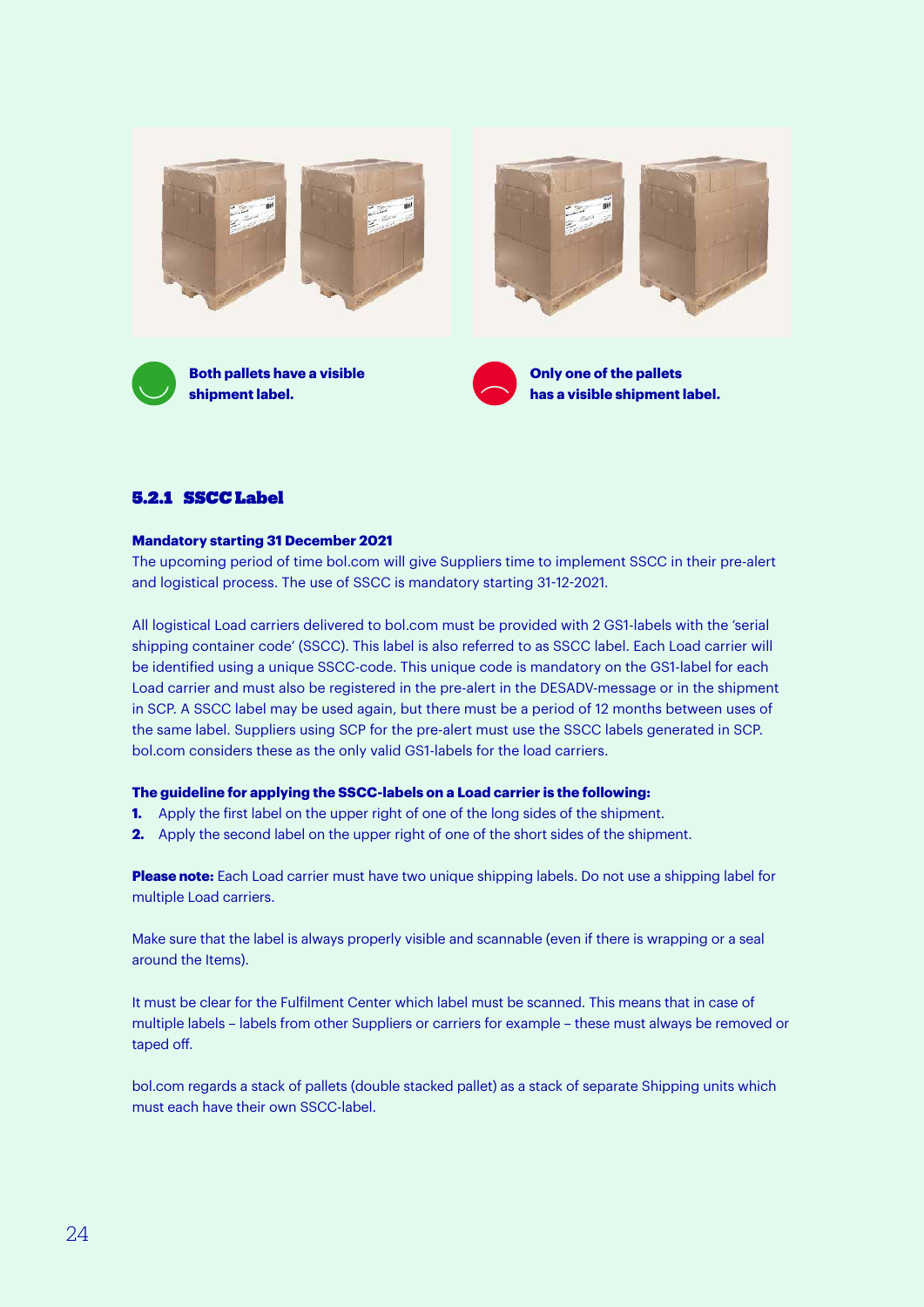### 5.3 Packaging material

#### 5.3.1 Transport Packaging made of Cardboard

Transport packaging made of cardboard must be made of recycled cardboard as much as possible. Please use a minimum of staples or hard plastic straps for closure of carboard boxes. Please use a minimum of adhesives or other auxiliary materials which might hinder reprocessing of the packaging. Coatings or material layers which hinder reprocessing are undesirable, unless absolutely indispensable for protecting the Item.

#### 5.3.2 Preferred packaging

In respect to bol.com's sustainability efforts, transparent film (sealing made of recycled plastic) is the preferred packaging for pallets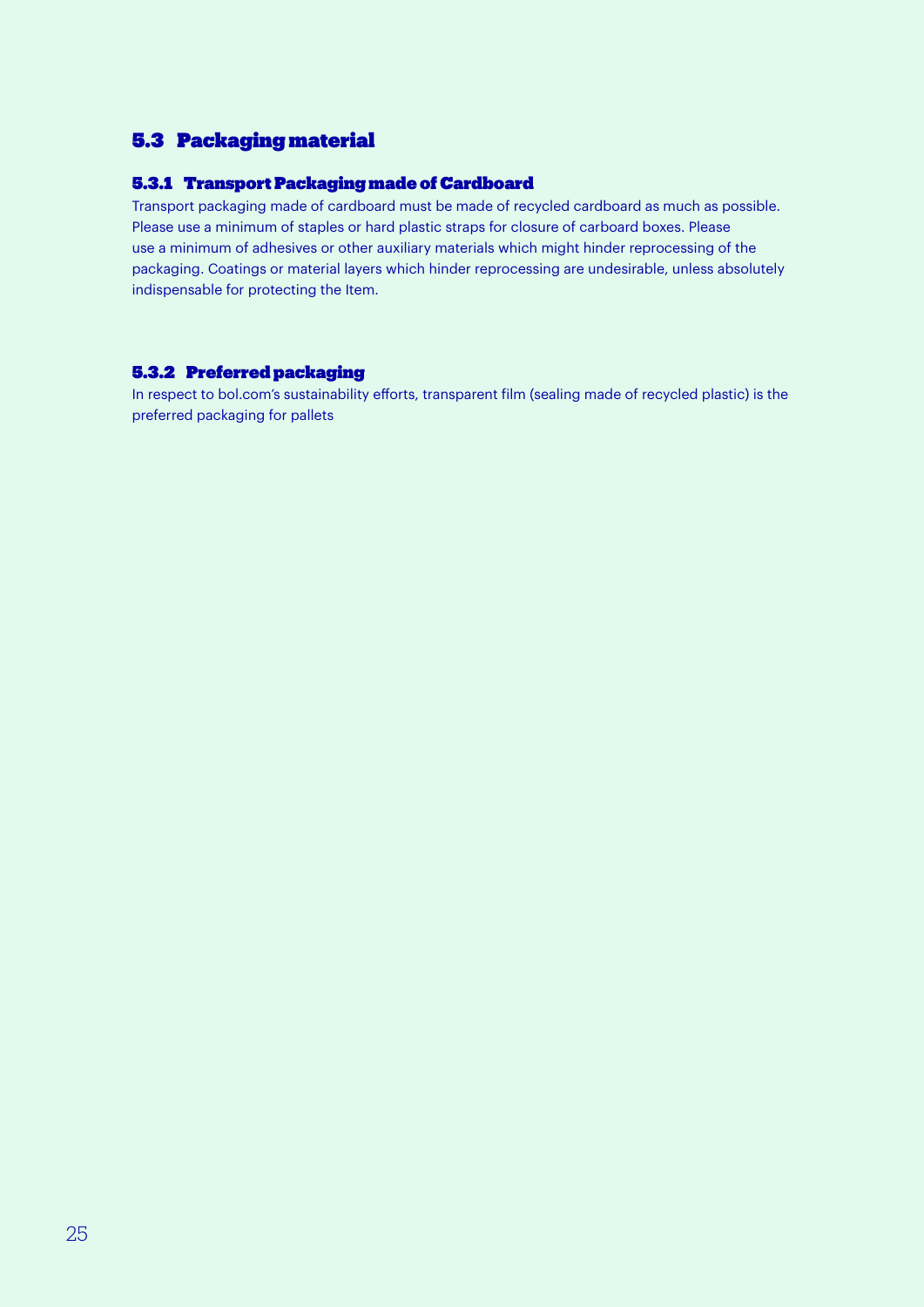# 6. Sending the shipment

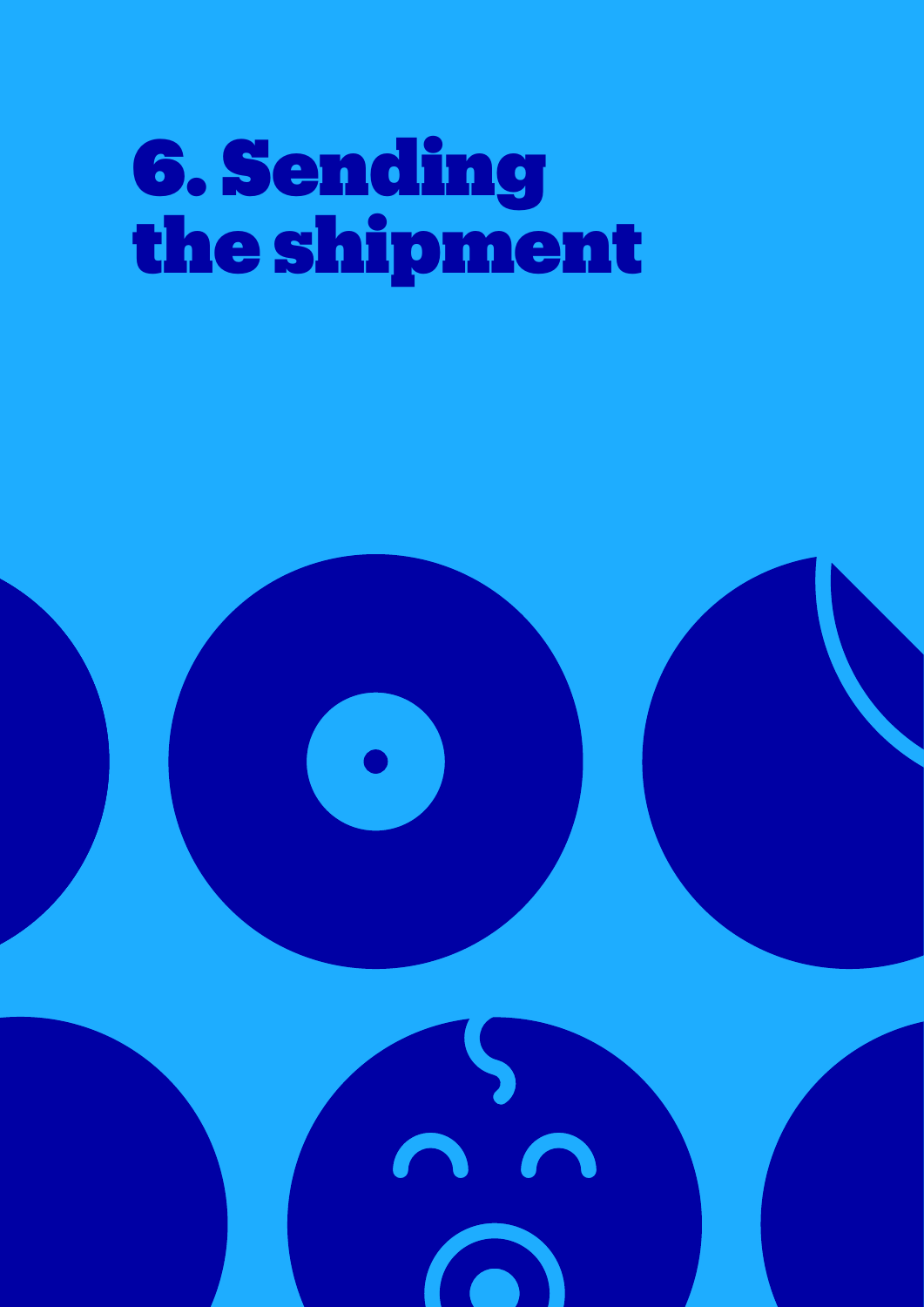## 6. Sending the shipment

#### 6.1 Delivery Address

Bol.com will indicate in the purchase order to which address the Items must be shipped. This address is leading, even if this means that the Supplier has to deliver to multiple Fulfilment Centers. On the address line of the shipping documents, packing list and/or the label from the parcel delivery service, 't.a.v. bol. com' must always be stated. In case of delivery at BFC, it is necessary to state the property designation (see 5.4.1). The addresses of the Fulfilment Centers can be found in the SCP. In case a pre-alert is performed using EDI and the delivery address is not clear, the Supplier can contact supplier@bol.com.

#### 6.2 Carriers

The Supplier is obligated to deliver his shipments using a professional carrier. Private individuals, passenger cars, scooters or (cargo) bicycles are not allowed at all bol.com Fulfilment Centers.

#### **The Supplier is responsible to provide the carrier with the following information for each Load Carrier.**

- Full delivery address
- Property designation (site 1 or site 2) in case of delivery at BFC in Waalwijk (see 6.5.1)
- Packing list number of the pre-alert.
- Name and address of the Supplier (return to sender).

This information should be stated on each shipping label of the carrier

#### 6.2.1 Parcel Delivery Service

When receiving shipments delivered by a parcel delivery service, receipt of the shipments will be signed for. Signing for receipt is not performed on parcel level. A check on the correct number of cartons always takes place afterwards.

#### 6.3 Safety Regulations

The Supplier, when at the bol.com Fulfilment Center, is obligated to follow the safety regulations and instructions applicable there.

#### **Permanent part of these regulations is:**

- **1.** Bringing external visitors is not allowed.
- **2.** It is not allowed to be present in the building unaccompanied.
- **3.** It is not allowed to enter the bol.com Fulfilment Center with jewelry/telephone.
- **4.** Wearing certified safety shoes is mandatory at all times (meets at least S1P and S3).
- **5.** Wearing a safety vest is mandatory (bring your own).

Unloading, collecting and any other activities relating to shipments in the bol.com Fulfilment Centers cannot be performed without complying with these regulations. No exceptions will be made.

The safety regulations can be viewed in their entirety at the bol.com Fulfilment Center.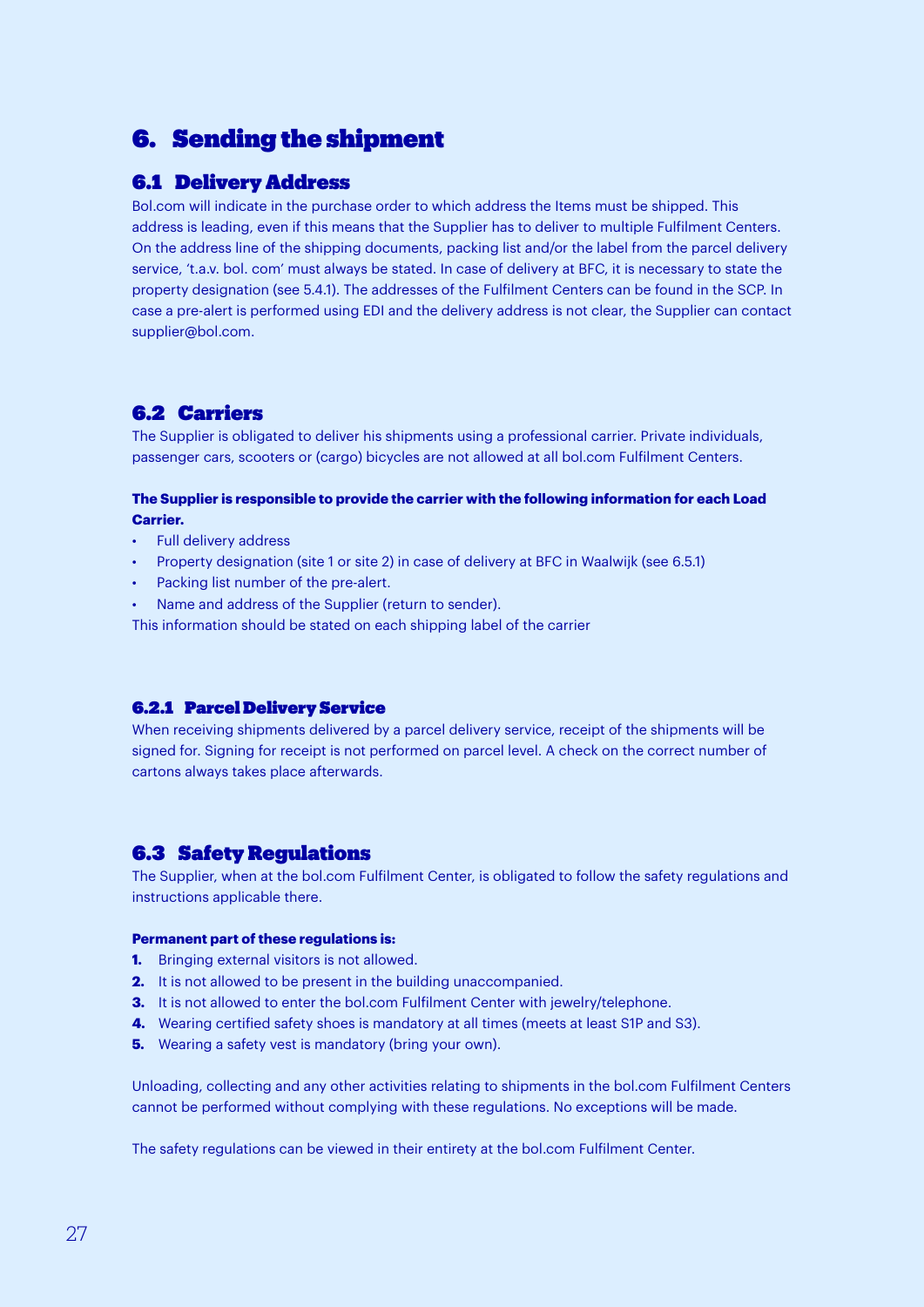#### 6.4 Registration at porter

Upon arrival, the carrier must sign up at the porter. He must provide the BL Seller name and report all packing list numbers of the shipment(s) so the porter can register all packing lists. If the carrier provides multiple packing lists, all packing list references must be reported. When a packing list is not reported to the porter, the whole shipment or part of the shipment can be refused at unloading.

#### 6.5 Unloading

After registering at the porter the driver will drive to the assigned dock. The driver must enter the building using the walk-in door and wait for a bol.com employee. Subsequently access to unload the shipment at the dock will be granted. The driver must unload the vehicle and place the shipment on the lanes behind the dock. Manual pallet pump trucks are available.

During the delivery of shipments, there are differences between regular and fast lane procedures. As a result, it is not always possible to process the first registration first.

Preferably, the driver speaks Dutch, English or German. In case the driver speaks another language, partial access to the premises may be denied. bol.com will then take care of unloading the freight.

#### 6.5.1 Combined unloading at BFC site 1 and BFC site 2

In case multiple dock numbers are assigned to the driver, unloading must be done in the order of the driving direction on the site.

It is important that the Supplier always delivers the load carriers separately for the different sites, such that that these can be unloaded separately at each site. In case the Supplier uses a carrier or third party for the delivery, then the Supplier must provide them this information.

In case the carrier has load for both BFC site 1 and BFC site 2, then the load for BFC site 2 must be unloaded first. On arrival, the Supplier will then be assigned two dock numbers at the porter. The order of loading and unloading is important here. The shipments with BFC site 1 as destination must be loaded first at the Supplier and unloaded second.

#### 6.6 Sanctions

In case a shipment does not comply with the Delivery Terms and Conditions set by bol.com, the shipment, or part of the shipment, will be refused at arrival, returned after receipt or actions necessary to process the shipment will be performed.

In case the Delivery Terms and Conditions are not complied with for the first time, a warning in the form of a yellow card will be issued. The Supplier will receive an e-mail in which the violation committed will be stated so a subsequent violation can be prevented.

Furthermore, bol.com reserves the right to charge costs incurred in case the Delivery Terms and Conditions are violated.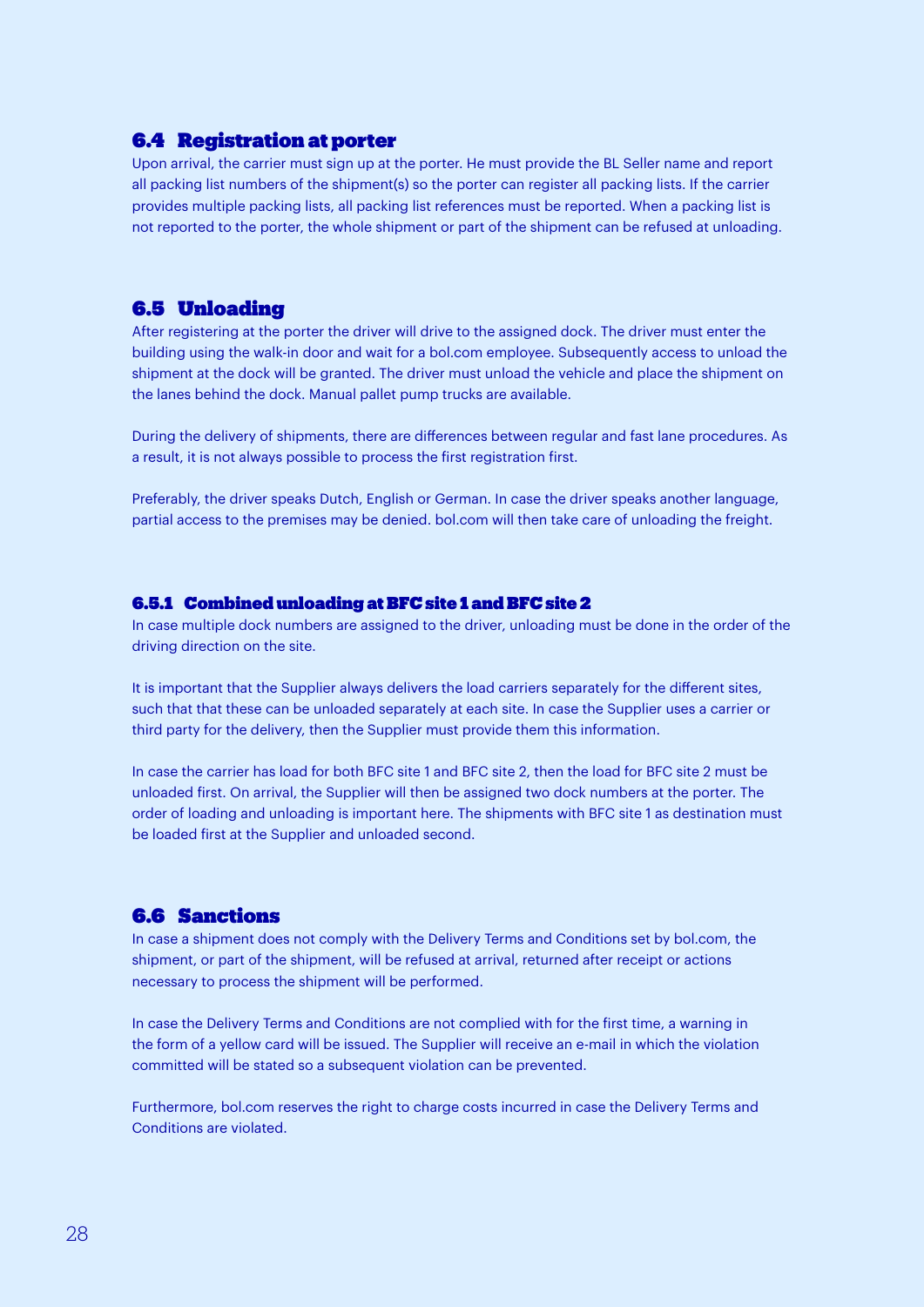# 7. Damage and Item Shortages

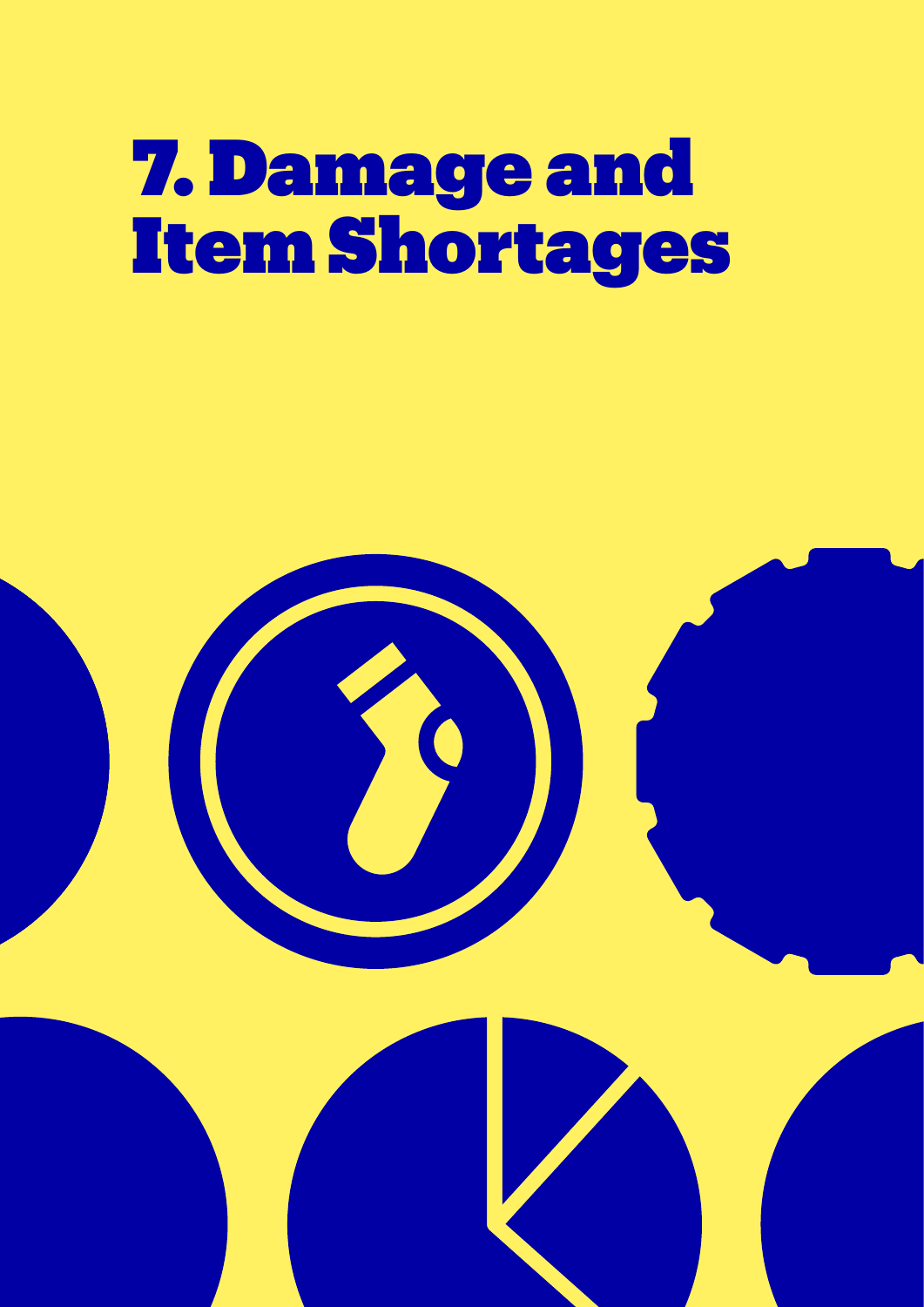#### 7. Damage and Item Shortages

When delivery takes place the consignment note will only be signed for receipt of the quantity of Load carriers delivered with reservations regarding damage and Item shortages. In relation to efficient processing of shipments, checks concerning delivery are performed based on pallet count or carton count. In case delivery takes place using pallets, the consignment note will be signed for receipt of the quantity of pallet units delivered. In case delivery takes place using loose-loaded cartons, the consignment note will be for receipt of a shipment based on the data from the parcel delivery organisation. The check whether all parcels have been delivered correctly will take place at a later moment. Signing for receipt does not entail acceptance of the quality and quantity of the Items/ cartons. In case any deviation on Item level is detected during quality control of shipments, bol.com retains the right to claim these deviations. Shipments containing damaged goods or Item shortages will be reported within 15 working days after delivery. In case the shipment is delivered sooner than requested in the purchase order, the date registered in the pre-alert will be used.

The damaged Items will be returned by mutual agreement. After report of a shipment with damage or Item shortages has been made, the obligation to pay for the damaged and/or missing Items expires immediately. The Supplier will provide bol.com with a credit note for the damaged and/or missing Items of the shipment within thirty (30) days. In case the Supplier does not credit the damaged and/or missing Items within thirty (30) days, bol.com has the right to suspend payment for the invoice of the order(s) concerned.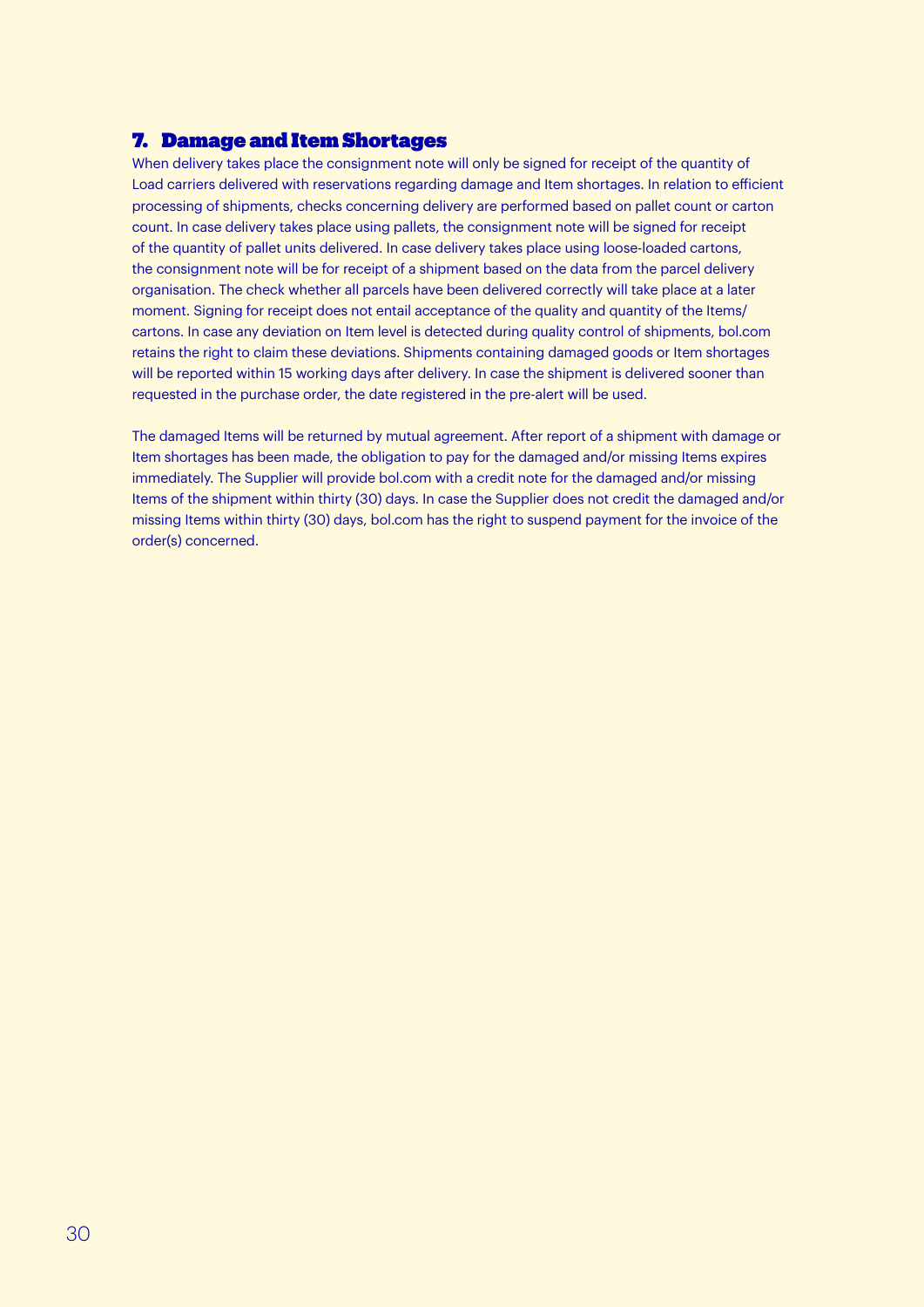

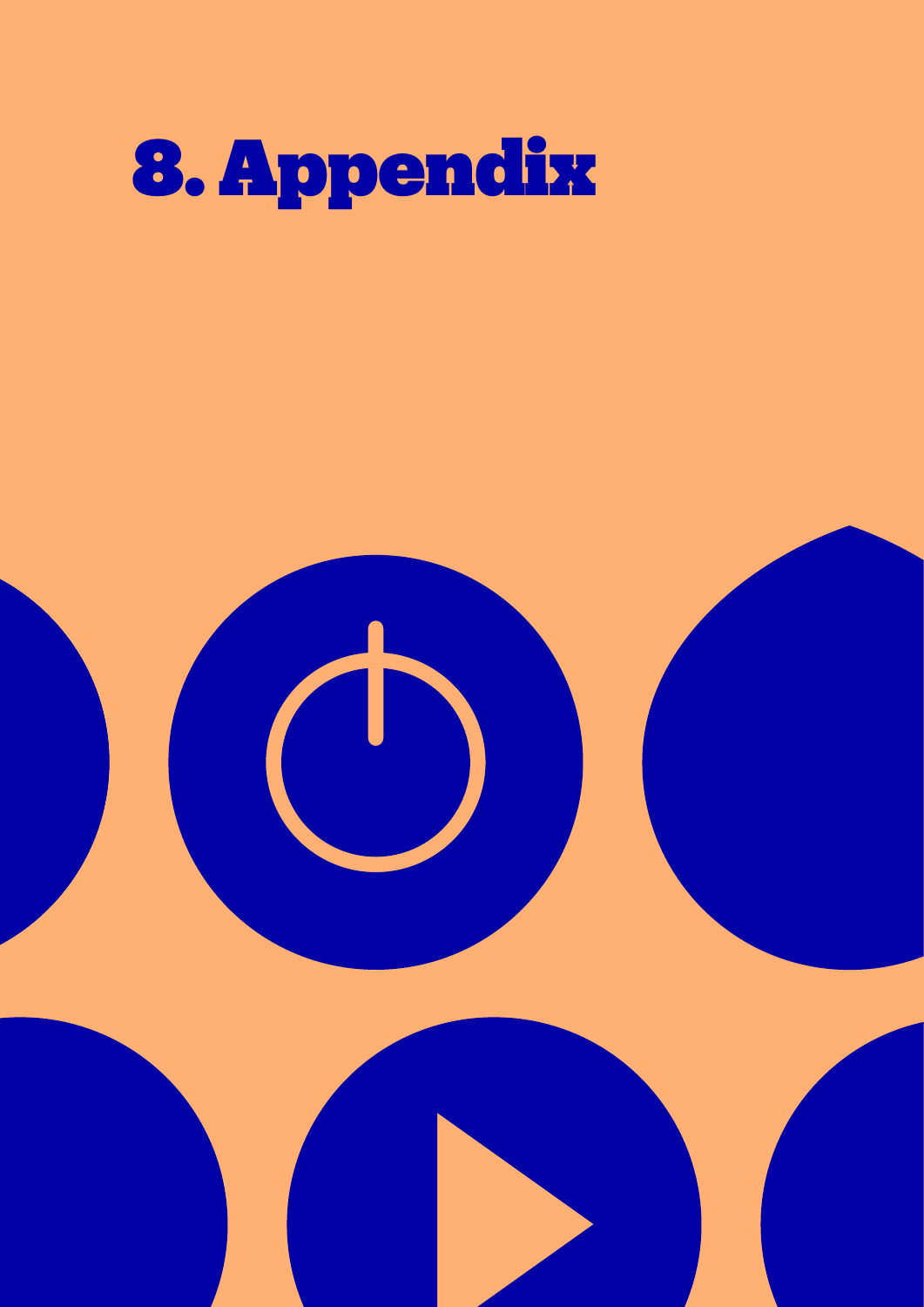# 8. Appendix

### 8.1 I - Specifications barcode

#### **Specifications:**

- Type: 1D & 2D
- Height (= length of one bar): > 1 cm
- Module width:  $> 25$  mm
- 
- $\cdot$  2D cell size:  $> 0.4$  mm
- 
- Quality: minimum ANSI C
- Quiet zone: 10x module width
	-
- Background: white
- Orientation: Omni-directional
- **Permitted barcode types:**
- Code 39
- Code 128
- EAN8
- EAN13
- EAN18
- Interleave 2/5
- UPC-A
- UPC-E

#### **Permitted 2D barcodes:**

- QR
- Datamatrix
- PDF 417